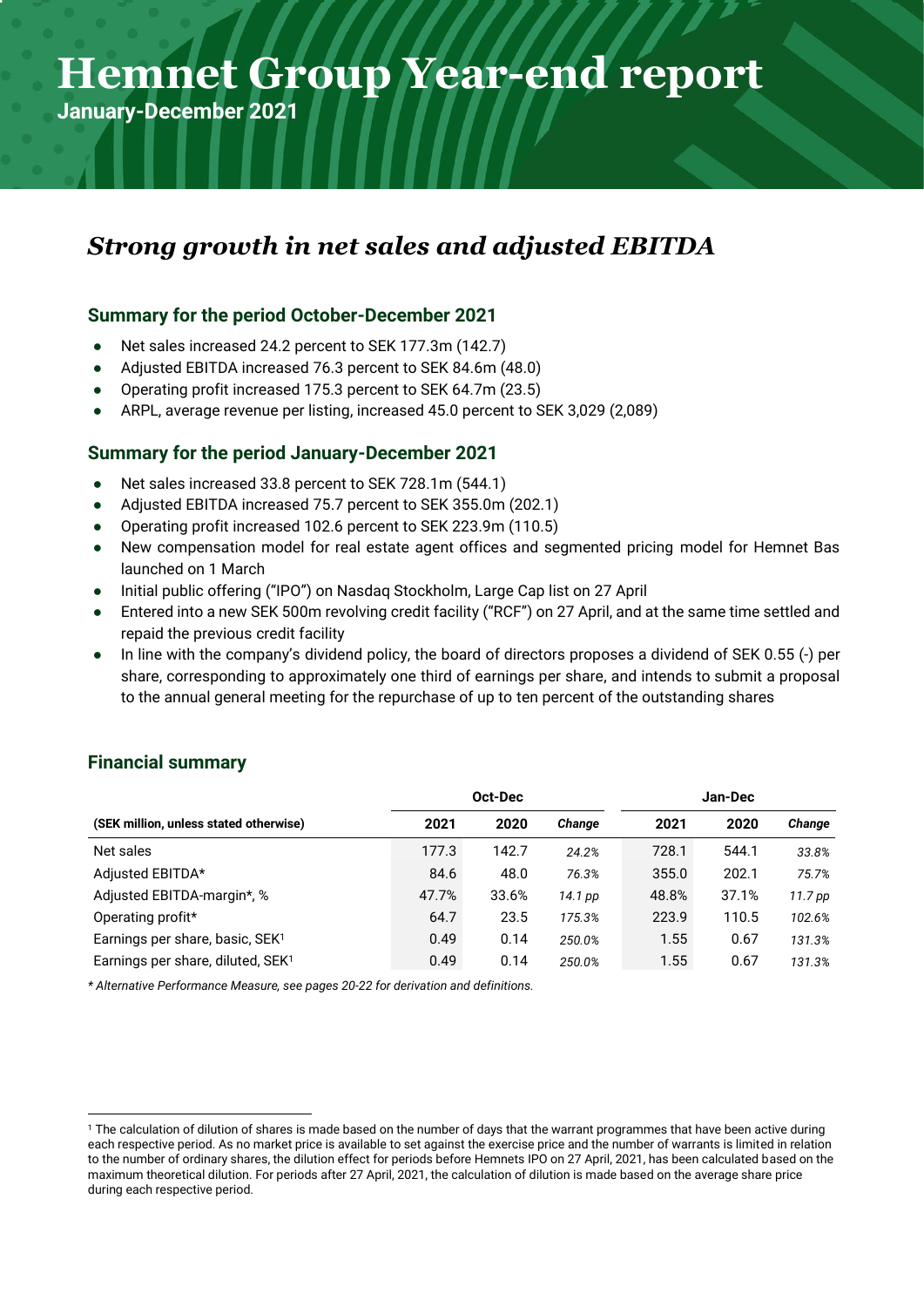# **Chief Executive's comments**

As Hemnet presents its results for 2021, including the fourth quarter, we are summing up the busiest and most successful year in the company's history. We have kept a high pace in development throughout the year with many important changes when it comes to products, packaging and pricing. On the back of strong customer demand from both consumers and business partners, we have exceeded our full-year financial growth target and increased our profitability to be in line with our financial profitability target. We are starting the new year with great confidence that we will keep this momentum as we continue to scale and develop our business.

The fourth quarter result was driven by our revenues from listings (Hemnet Bas) and value-added services for property sellers. Net sales increased by 24.2 percent to SEK 177.3m (142.7) and adjusted EBITDA increased by 76.3 percent to SEK 84.6m (48.0). For the full year, net sales amounted to SEK 728.1m, a growth of 33.8 percent from the previous year, and adjusted EBITDA totalled SEK 355.0m, an increase of 75.7 percent.

Over the past year we have seen our value-added products growing in popularity and during the fourth quarter more than one third of home sellers upgraded their listing to Hemnet Plus or Hemnet Premium, the corresponding share for the same period 2020 was 20 percent. Looking at the fourth quarter, revenues from value-added services for property sellers almost doubled compared to the same quarter last year. This development is a result of constant product enhancements, where we during the year have made Hemnet Plus and Premium listings even more visible, built a smoother purchasing flow and improved the way agents can recommend these products to their clients.

We continue to generate growth from Hemnet Bas driven by our segmented price model. The number of listings declined slightly in the quarter (-1.5 percent) but was above pre-Covid levels and increased 4.8 percent for the full year compared to 2020. The growth in value-added services for sellers and Hemnet Bas lifted the average revenue per listing (ARPL) in the fourth quarter by 45.0 percent to SEK 3,029 (2,089).

Looking at our offering of advertising services and other revenue we continue to see a strong demand from real estate agents, which is particularly gratifying as we want to provide the best possible environment for brand building and business opportunities for our close partners, while revenue from property developers and other advertisers are decreasing. As we have moved into the new year, we have accelerated our focus on improving our offering and branding opportunities for our business-to-business customers, in particular real estate agents and property developers.

I am proud of the whole team and what we have managed to achieve together during the year in the form of constant development and forward movement. In addition to a strong operational result, we have also carried out a successful listing on Nasdaq Stockholm, thereby showcasing our great company and welcoming new shareholders. During the year, Hemnet had an average of more than 60 million visits a month to our apps and website, making us one of Sweden's most visited digital platforms, and an obvious part of the country's housing market. This trusted position within the Swedish housing market provides great opportunity to continue the journey we are still only at the beginning of.

**Cecilia Beck-Friis CEO February 2022**

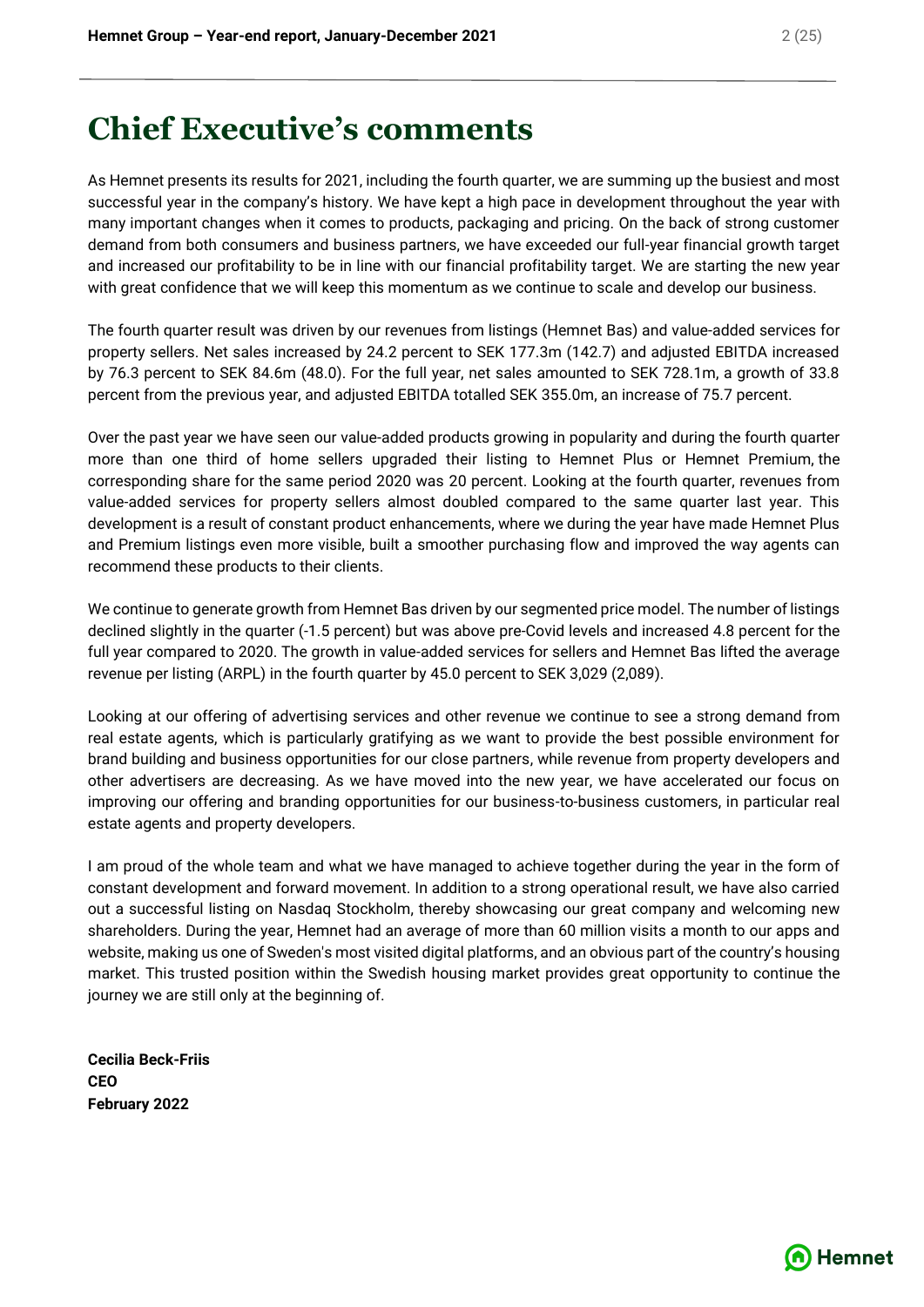# **Operational summary**

|                                         | Oct-Dec |       |         | Jan-Dec |       |        |
|-----------------------------------------|---------|-------|---------|---------|-------|--------|
| <b>KPI</b>                              | 2021    | 2020  | Change  | 2021    | 2020  | Change |
| ARPL (average revenue per listing), SEK | 3.029   | 2.089 | 45.0%   | 2.467   | 1.760 | 40.2%  |
| Number of published listings, thousand  | 39.8    | 40.4  | $-1.5%$ | 198.4   | 189.3 | 4.8%   |

# **Financial targets**



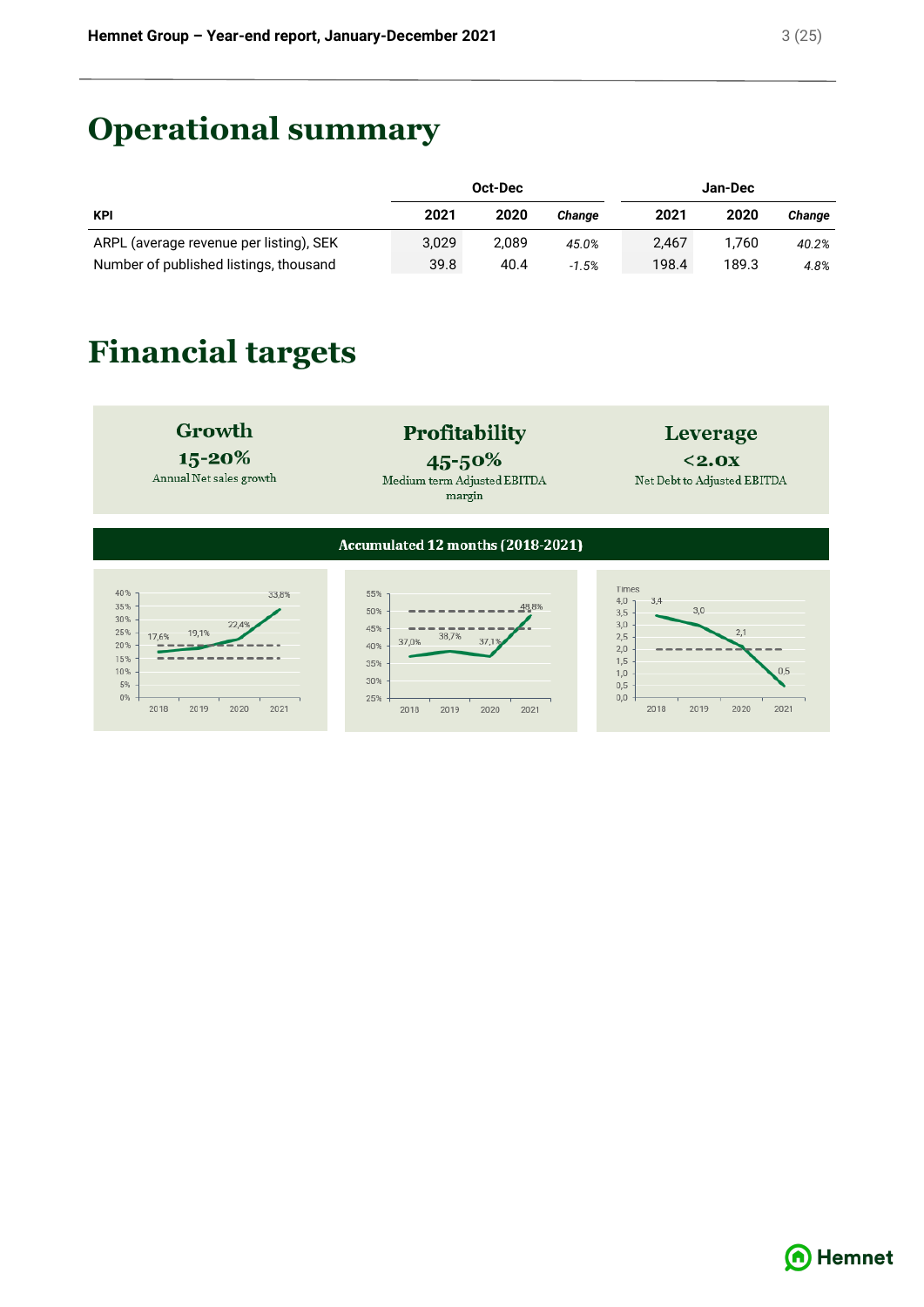## **Financial summary, October-December 2021**

**The strong sales growth continued in the fourth quarter (+24 percent), driven by an increase in average revenue per listing (ARPL), which was strengthened by a positive development of sales of additional services to property sellers and by price adjustments. The number of published listings decreased somewhat for the quarter, compared to a fourth quarter last year with high activity. Adjusted EBITDA increased 76.3 percent to SEK 84.6m (48.0).**



*Quarterly net sales by service category and adjusted EBITDA, including cumulative average growth rate (CAGR).*

### **Net sales and profit**

Net sales increased by 24.2 percent to SEK 177.3m (142.7). Revenue from property sellers continues to be the main growth driver, after focused work with product development, packaging and pricing.

Revenue from listing fees increased by 33.6 percent to SEK 101.5m (76.0), as a result of increasing average revenue per listing related to the basic listing and despite a smaller decrease (-1.5 percent) in the number of published listings.

Revenue from value-added services grew by 55.8 percent to SEK 34.9m (22.4), where a large proportion of the growth is attributable to value-added services for property sellers, consisting of Hemnet Plus, Hemnet Premium, Raketen and Förnya annons (renew ad). The conversion rate for value-added services for property sellers continues to grow at the same time as pricing is continuously adjusted.

Total average revenue per listing, ARPL, increased 45.0 percent to SEK 3,029 (2,089).

Net sales from advertising services and other decreased by 7.7 percent to SEK 40.9m (44.3). Display revenue from real estate agents increased, at the same time as revenues from property developers and programmatic decreased. Net sales from advertising services and other includes non-comparable items of SEK 0.0m (2.3) related to marketing activities carried out with Mäklarsamfundet (for further information on campaigns with Mäklarsamfundet, see Note 5 Related party transactions).

Total capitalised development SEK 0.5m (1.4m) and relate to investments in new products for property developers.

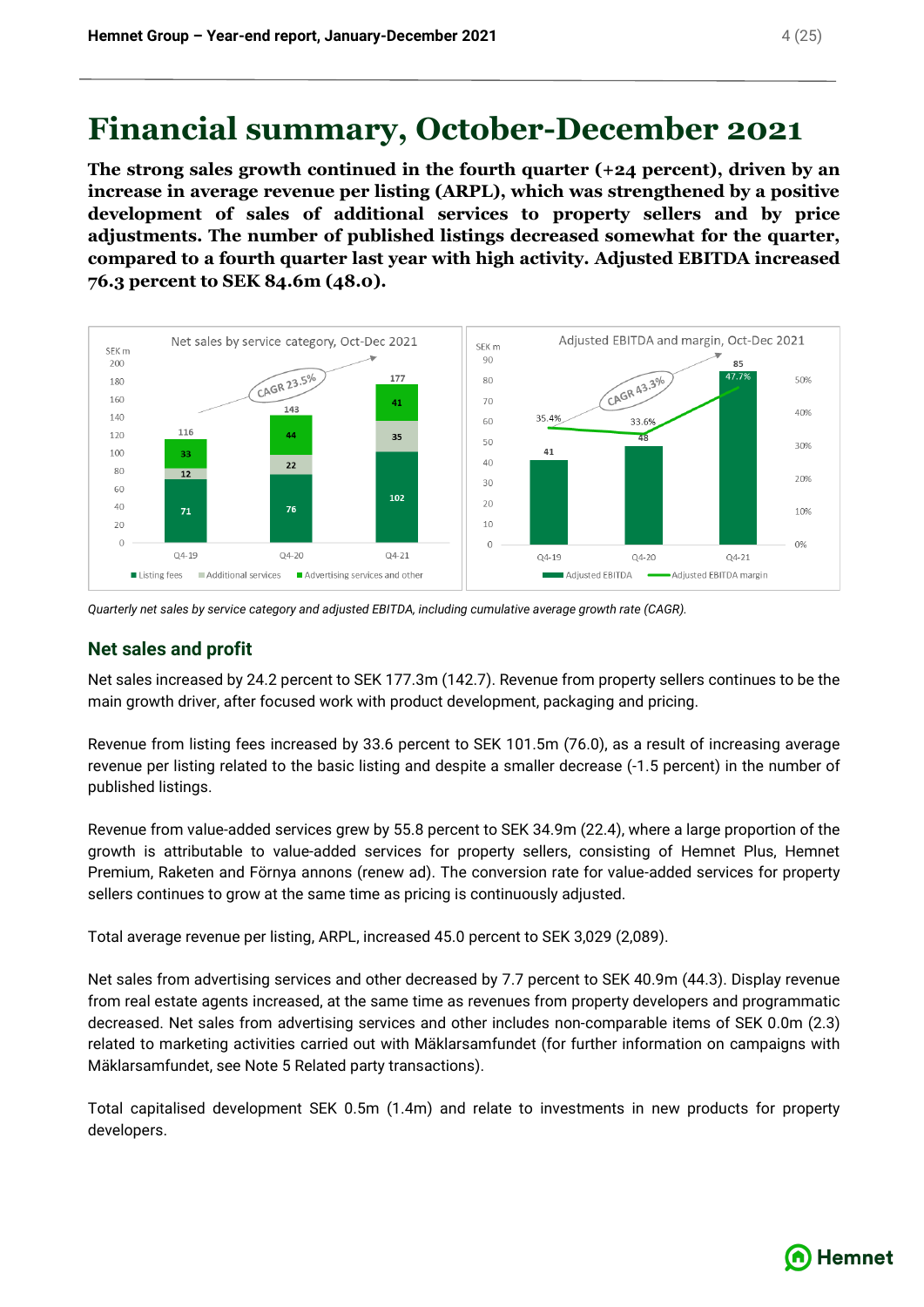Other external expenses decreased by 5.3 percent to SEK 60.7m (64.1), out of which SEK 0.2m (7.2) were items affecting comparability, consisting of SEK 0.2m (4.0) for the marketing campaigns conducted together with Mäklarsamfundet and SEK - m (3.2) related to costs for listing on Nasdaq Stockholm.

Other external expenses, excluding items affecting comparability, increased by 6.0 percent to 60.5 (57.1) MSEK. Administration and commission compensation to real estate agents decreased with 2.9 percent to SEK 36.2m (37.3). The education compensation to real estate agents was also a source of reduced costs of SEK 2.1m in the quarter, as a previous cost reserve was reversed – the educational compensation could be obtained up until the end of 2021, after which it expired.

The remaining part of other external expenses increased 33.3 percent to SEK 26.4m (19.8), where other selling costs increased by SEK 3.2m and consultancy costs by SEK 4.9m.

Personnel costs decreased with 10.8 percent to SEK 32.9m (36.9), mainly related to lower costs for variable compensation.

Adjusted EBITDA, excluding items affecting comparability totalling SEK 0.2m (4.8), increased 76.3 percent to SEK 84.6m (48.0) and the adjusted EBITDA margin was 47.7 percent (33.6).



*\* Compensation to real estate agents here also include educational compensation of SEK +2.1m.*

EBITDA increased 95.8 percent to SEK 84.4m (43.1), corresponding to an EBITDA margin of 47.6 (30.2) percent.

Depreciation amounted to SEK 19.7m (19.6), whereof depreciation of intangible assets, mainly from the acquisition of Hemnet, amounted to SEK 17.6m (17.5) and depreciation of right-to-use assets amounted to SEK 1.8m (1.8).

Operating profit increased 175.3 percent to SEK 64.7m (23.5), corresponding to an operating margin of 36.5 (16.4) percent. The increase in operating margin is a result of the increased net sales and the effect of the new compensation model for real estate agents.

Financial items - net, improved from negative SEK 5.5m to negative SEK 1.6m, mainly due to lower interest costs on bank loans following both lower borrowing and lower interest rate on bank loans. Interest cost on bank loans was SEK 1.3m (4.2m).

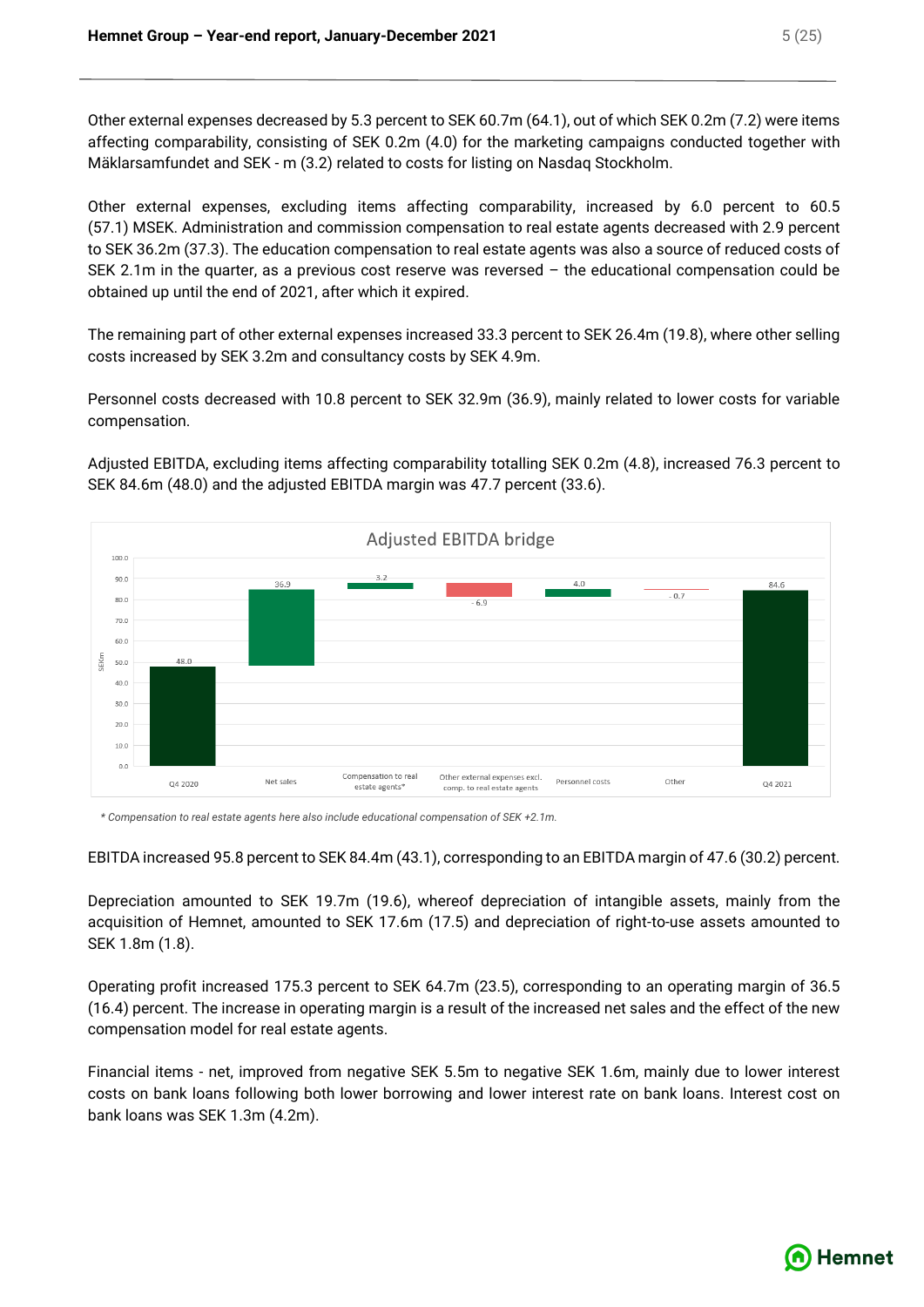Tax expenses amounted to SEK 13.1m (4.1), corresponding to an effective tax rate of 20.8 (22.5) percent. The decrease in effective tax rate is mainly due to the decrease in corporate income tax rate in Sweden from 21.4 percent to 20.6 percent.

Net profit for the period increased with SEK 36.1m and amounted to SEK 50.0m (13.9).

### **Cash flow and financial position**

Cash flow from operating activities increased by SEK 16.1m and amounted to SEK 69.9m (53.8). The increase is mainly driven by the increased operating profit, with some positive effects also from lower interest payments, but was partly offset by mainly higher tax payments following the higher profit in 2021. The change in working capital was positive SEK 8.3m (15.8), which is a normal seasonal variation, as revenue and therefore accounts receivable are generally lower in December than in September. Taxes paid during the quarter amounted to SEK -21.5m (-1.6).

The cash flow from investment activities was SEK -1.0m (-2.3). The cash flow was related to investments in intangible and tangible fixed assets and consisted almost entirely of capitalised development expenses, SEK -0.8m (-1.9).

Cash flow from financing activities was SEK -86.9m (-1.3), mainly following voluntary repayments of bank loans of SEK -85.0m. Amortisation of lease liabilities resulted in a cash outflow of SEK 1.9m.

Cash and cash equivalents, including interest bearing securities, amounted to SEK 94.5m (271.6) and total interest-bearing liabilities amounted to SEK 283.1m (686.7). Net debt thereby amounted to SEK 188.6m (415.1) which correspond to 0.5 (2.1) times adjusted EBITDA for the last twelve months.

Total shareholders' equity was SEK 1,516.9m (1,349.6), which is equivalent to an equity-to-assets ratio of 71.1 percent (56.9).



### *Financial position*

*Historical development of the Group's net debt and net debt in relation to rolling twelve months adjusted EBITDA.*



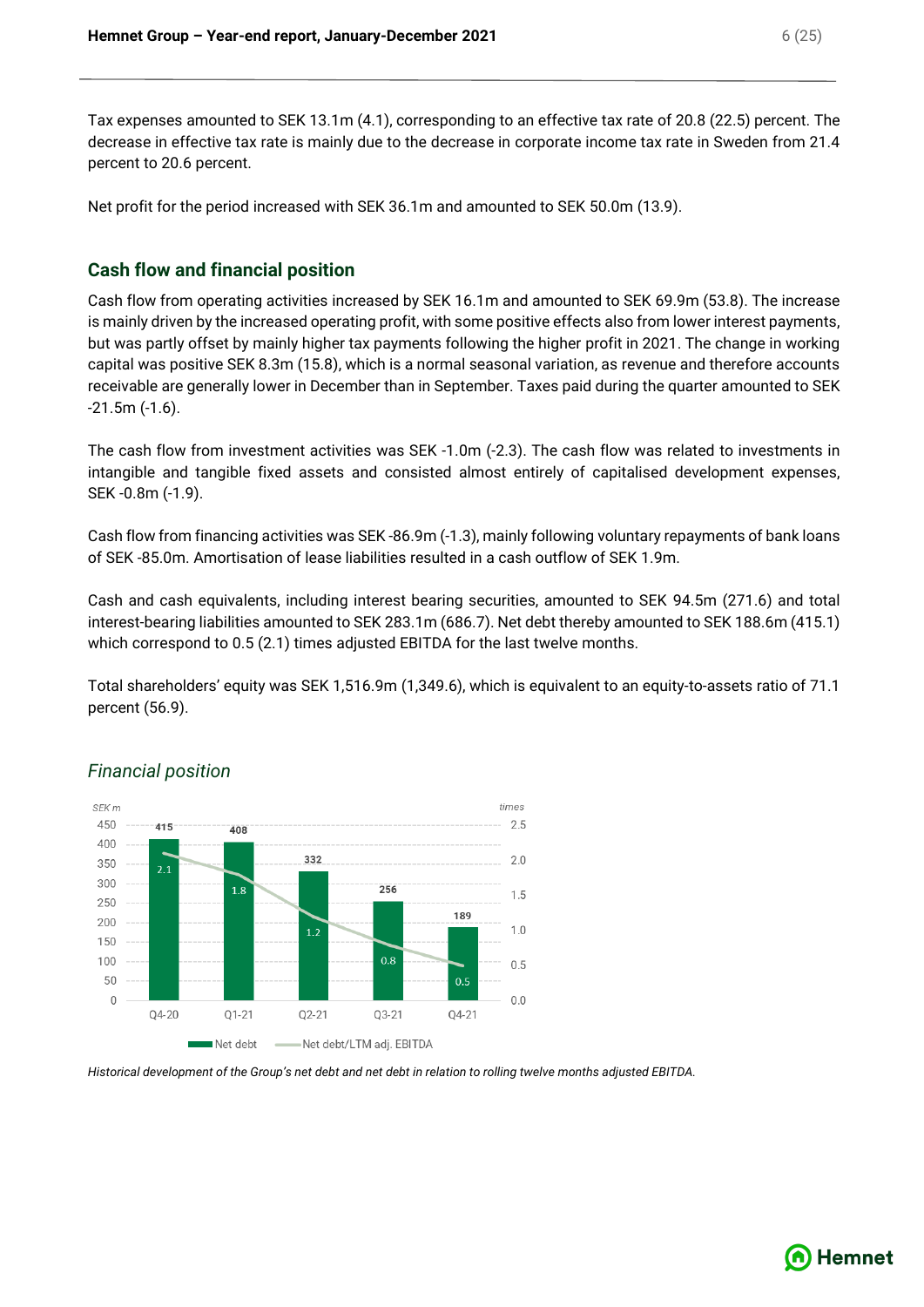# **Financial summary, January-December 2021**

**The fourth quarter ends a year of strong growth in net sales for all three service categories, which in combination with good cost control has resulted in significant margin expansion on all levels. Revenue from property sellers is the main driver, where both volumes and the average revenue per listing (ARPL) have increased. In total net sales increased by 33.8 percent to SEK 728.1 (544,1) and adjusted EBITDA increased by 75.7 percent to SEK 355.0m (202.1).**



*Quarterly net sales by service category and adjusted EBITDA, including cumulative average growth rate (CAGR).*

### **Net sales and profit**

Net sales increased 33.8 percent to SEK 728.1m (544.1), mainly from a positive development from listing revenue and value-added services.

Listing revenue increased with 31.6 percent to SEK 411.5m (312.7), with both average revenue per listing related to base listing and listing volume increasing. The increase in the number of listings for the full year was 4.8 percent, which is higher than the historical annual growth rate.

Value-added services grew by 81.8 percent to SEK 140.9m (77.5), with the positive development coming from value-added services for property sellers, for which the conversion rate has gradually increased at the same time as price adjustments have been implemented.

Total average revenue per listing, ARPL, increased with 40.2 percent to SEK 2,467 (1,760).

Net sales from advertising services and other increased with 14.2 percent to SEK 175.7m (153.9) where sales to real estate agents and other content-close customers accounting for the largest increases. Net sales from advertising services and other also included items affecting comparability of SEK 5.7m (4.3) related to marketing activities carried out together with Mäklarsamfundet (for further details about the campaign with Mäklarsamfundet see Note 5 Related party transactions).

Total capitalised development expenses amounted to SEK 4.6m (3.9), after the company invested in development of new products and services to core customers.

Other external expenses increased 22.3 percent to SEK 299.9m (245.3), out of which 57.8m (18.5) were items affecting comparability, consisting of SEK 48.7m (5.1) related to costs for listing on Nasdaq Stockholm and



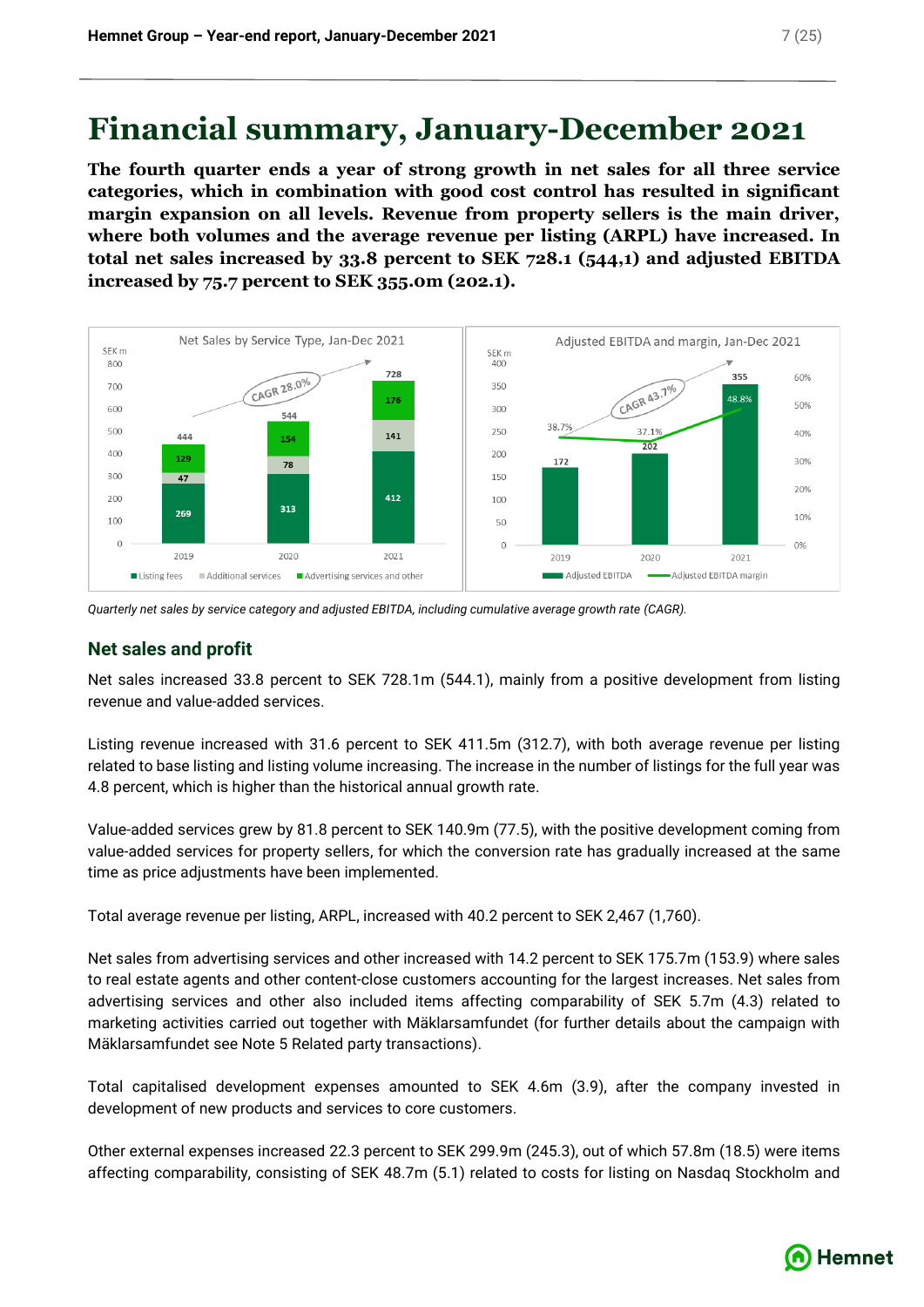SEK 9.1m (13.4) for marketing campaigns conducted together with Mäklarsamfundet (for further details regarding campaigns with Mäklarsamfundet see Note 5 Related party transactions).

Other external expenses, excluding items affecting comparability increased 6.7 percent to SEK 242.1m (226.8). Administration and commission compensation to real estate agent offices decreased with 0.7 percent to SEK 150.1m (151.2), but the total compensation increased as the education compensation of SEK 6.3m was added in 2021. The remaining part of other external expenses increased by 13.4 percent to SEK 85.7m (75.6). The main reason is increased other selling costs.

Personnel costs increased 13.2 percent to SEK 130.0m (114.8), as the company's continued to investment in new personnel.

Adjusted EBITDA increased 75.7 percent to SEK 355.0m (202.1) and the adjusted EBITDA margin was 48.8 percent (37.1).



*\* Compensation to real estate agents here also include educational compensation of SEK -6.3m.*

EBITDA increased to SEK 302.9m (187.9), corresponding to an EBITDA margin of 41.6 (34.5) percent.

Depreciation amounted to SEK 79.0m (77.4), whereof depreciation of intangible assets, mainly from the acquisition of Hemnet, amounted to SEK 70.7m (69.2) and depreciation of right-to-use assets amounted to SEK 7.3m (7.2).

Operating profit increased 102.6 percent to SEK 223.9m (110.5), corresponding to an operating margin of 30.8 (20.3) percent. The operating margin increased because of the growth in net sales, even with items affecting comparability of SEK 52.1 (14.2) and the educational compensation of SEK 6.3m which is 2021 specific.

Financial items - net, decreased from a negative SEK 23.7m to a negative SEK 25.8m, mainly due to the expensed capitalised arrangement fees of the previous loan facility, which amounted to SEK 13.6m and was treated as cost during the period. Interest on bank loans decreased to SEK 9.7m (18.3), after both borrowing and interest rate on bank loans decreased in the new credit facility entered into during the year.

Tax expenses amounted to SEK 41.6m (19.1), corresponding to an effective tax rate of 21.0 (22.0) percent. The decrease in effective tax rate is mainly due to the decrease in corporate income tax rate in Sweden from 21.4 percent to 20.6 percent.

Net profit for the period increased SEK 88.8m and amounted to SEK 156.5m (67.7).

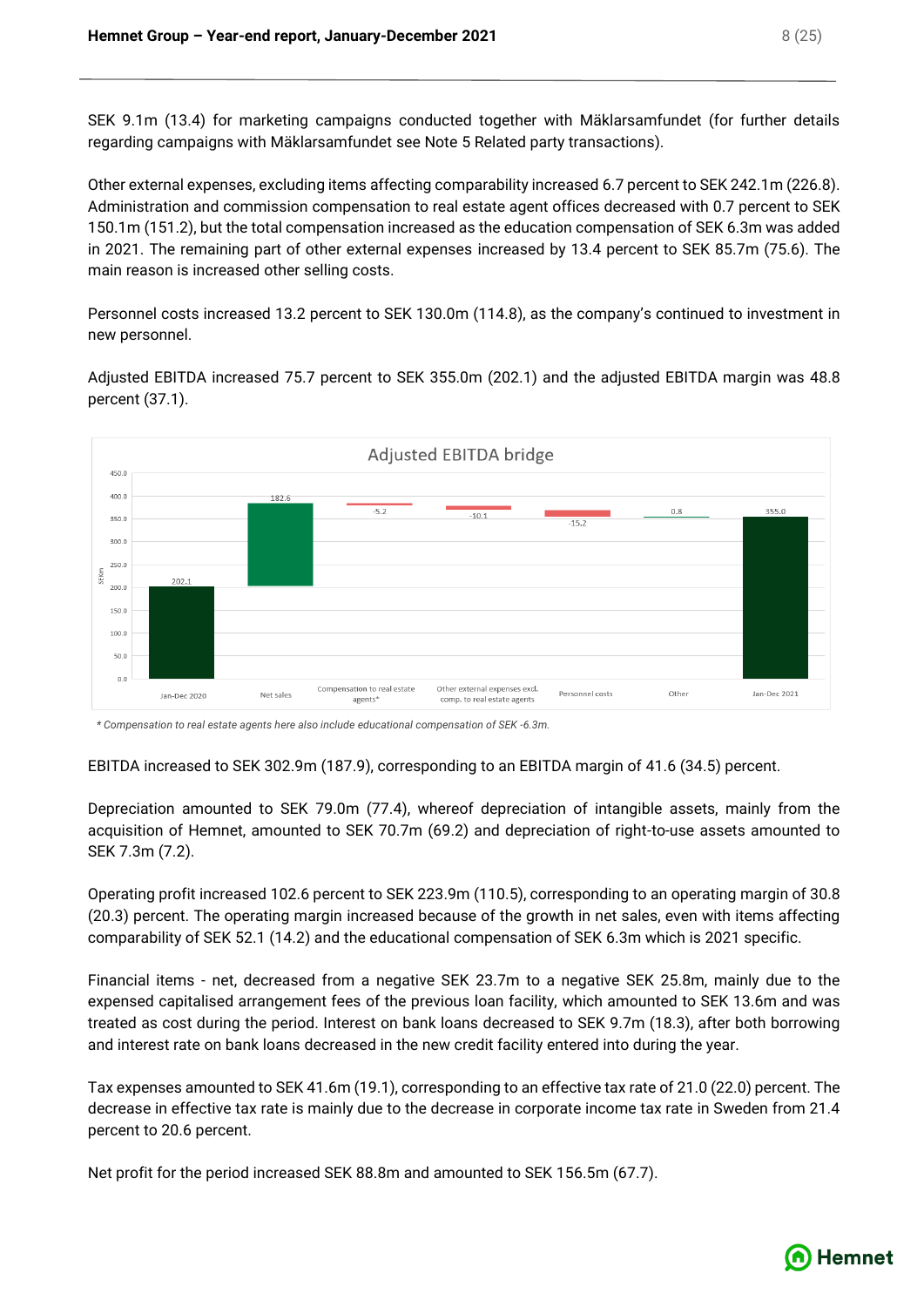### **Cash flow and financial position**

Cash flow from operating activities increased by SEK 108.0m and amounted to SEK 235.0m (127.0), substantially due to the increased operating profit, with some contribution also from lower interest payments. Offsetting effects are mainly seen from taxes paid which, during the period, increased SEK 10.6m compared to the same period last year.

The cash flow from investment activities was SEK 17.7m (-7.0). During the year all interest-bearing securities were divested, which lead to a cash inflow of SEK 24.7m. Investments in intangible and tangible fixed assets were in total SEK 7.0m (7.0) and almost entirely related to capitalised development expenses, SEK 6.5m (6.0).

Cash flow from financing activities amounted SEK -405.3m (-92.3), mainly following a scheduled amortisation payment for bank loans of SEK -5.1m, full repayment of the previous loan facility SEK -683.5m and the subsequent draw-down on the new loan facility SEK +280.0m. Additionally, share and warrant issues resulted in a cash inflow of SEK 10.8m, while amortisation of lease liabilities resulted in a cash outflow of SEK 7.5m. During the same period last year, the financing activities resulted in a cash outflow of SEK 92.3m which, besides instalment payments for bank loans of SEK -10.2m and amortisation of leasing liabilities of SEK -7.0m, included the pay-out of the last contingent consideration of SEK -76.5m, as well as share issues of SEK +4.1m and a share redemption of SEK -2.7m.

Cash and cash equivalents, including interest bearing securities, amounted to SEK 94.5m (271.6) and total interest-bearing liabilities amounted to SEK 283.1m (686.7). Net debt thereby amounted to SEK 188.6m (415.1) which correspond to 0.5 (2.1) times adjusted EBITDA for the last twelve months.

Total shareholders' equity was SEK 1,516.9m (1,349.6), which is equivalent to an equity-to-assets ratio of 71.1 percent (56.9).

### **Parent company, financial development January-December**

Net sales for the Parent company was SEK 5.6m (7.1). All revenue refers to services to other Group companies. Operating profit/loss was SEK -53.7m (-8.3) and includes costs for consultants related to the listing process on Nasdaq Stockholm of SEK 46.9m (4.6).

The Parent company's assets essentially consist of participations in Group companies and Group receivables. Operations are financed by equity, bank loans and Group liabilities. Equity in the Parent company at period end was SEK 996.9m (1,188.8) and the equity ratio was 59.3 percent (86.3).

# **Other information**

### **Covid-19 effects**

The Covid-19 pandemic continued to have a major impact on society during the period but has not had any significant negative impact on Hemnet's financial results. The number of visits to Hemnet.se increased during the beginning of the pandemic and during the first half of 2021 and returned to more normal levels in the end of 2021. ARPL (average revenue per listing) has steadily increased in 2021. Overall increased remote working during the pandemic has likely benefitted the interest in Hemnet, as the home and living environment became an even more important part of people's everyday life.

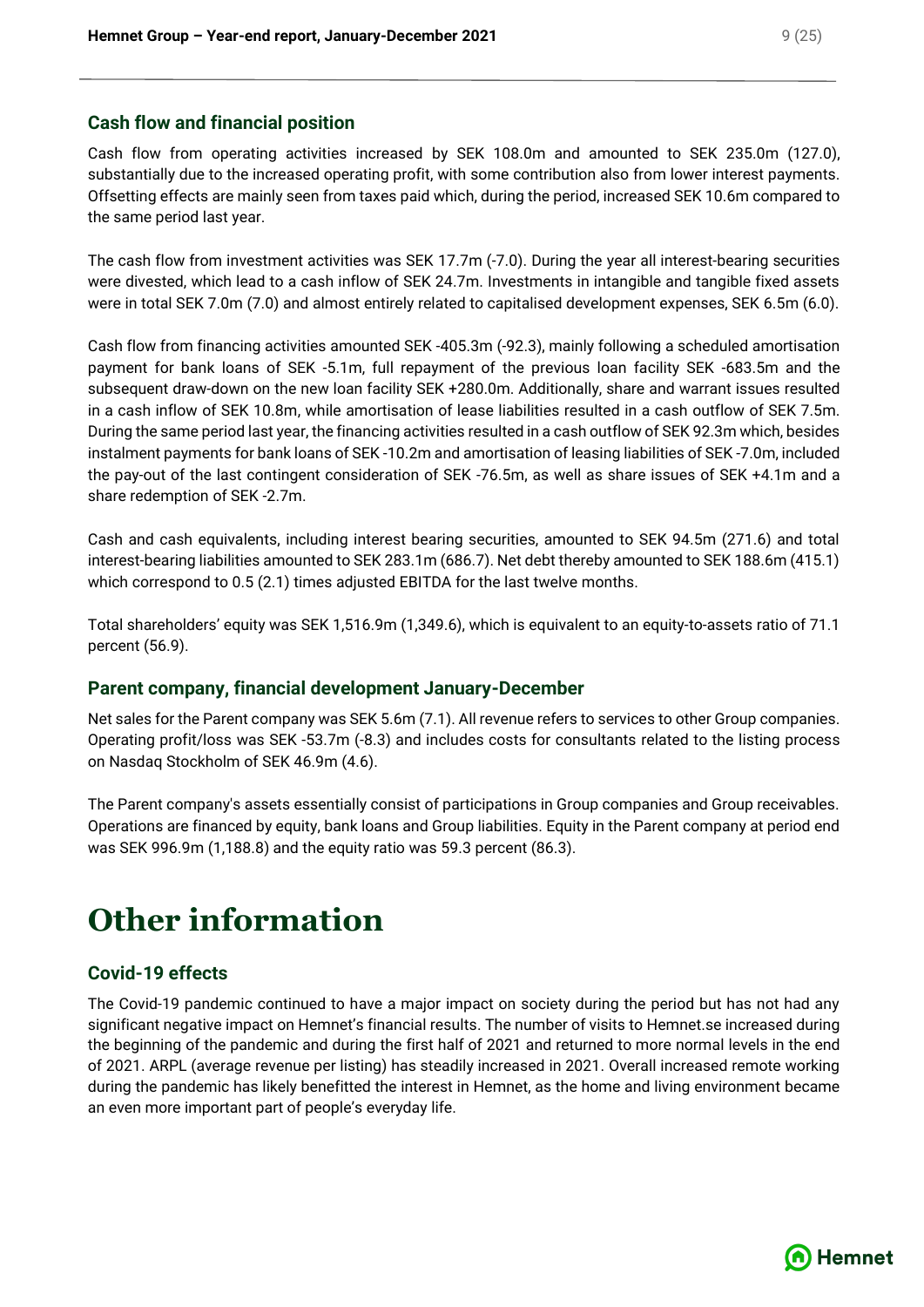### **Employees**

The number of employees at the end of the period was 112 compared to 108 at the end of December 2020. The increase is primarily in the area of product development.

### **Seasonality**

Hemnet's sales and earnings are partly affected by seasonal fluctuations, mainly linked to vacation seasons and major holidays, as the number of listings and activity on Hemnets platforms tend to be lower during these periods than during other periods of the year. Seen over a financial year, the year begins with low volumes that gradually increase until the summer months where volumes decrease to lower levels and then increase again after the summer holiday period, before they decrease again ahead of the Christmas holidays.

Overall, the first quarter in particular tends to be weaker seasonally, both in terms of sales and earnings, while the second quarter tends to be the strongest.

Average revenue per listing, ARPL, is affected by certain seasonal effects. Listing revenue and revenue from listing related value-added services is, in accordance with IFRS, recognised over the average duration of a listing on Hemnet. The effect is that quarters that are preceded by a month with a high volume of listings and value-added services benefit. Historically, March and September have been such months with high volume of listings, giving a positive contribution to revenue and ARPL in the following month and therefore the second and the fourth quarter respectively.

### **Risks and uncertainties**

Hemnet is through its operations exposed to risks and uncertainties.

The income from listing fees is a significant part of sales. Hemnet's operations are therefore dependent on an efficient, well-functioning housing market with high mobility. Hemnet's advertising business has continued to develop positively, and we offer advertising both through direct sales and through programmatic trading. The development and trends for advertising purchases in the market can affect Hemnet's revenue both positively and negatively. For Hemnet, it is of great importance to have a good relationship with the brokers and to have a substantial range of listings. Hemnet's future business may be threatened if a deteriorating broker relationship would result in a reduction in the number of listings.

In addition to its own funds, the Group´s operations are also financed through borrowing. As a result, the business is exposed to financing risks and interest rate risk. The Group's overall risk management policy focuses on the unpredictability of the financial markets and strives to minimise potential adverse effects on the Group's financial results.

For a detailed description of the risk factors and how they are managed, please refer to Hemnet's Annual Report 2020, pages 47-48, as well as the IPO Prospectus, pages 9-19. Hemnet's assessment is that no other significant risks or uncertainties have arisen during the period.

### **Annual General Meeting 2022**

Hemnet Group AB's Annual General Meeting 2022 will be held on 29 April, 2022. Additional information about Hemnet's Annual General Meeting will be available on Hemnet's website, [www.hemnetgroup.se.](http://www.hemnetgroup.se/)

Hemnet's audited Annual Report for 2021 will be available at the company's head office and website on 25 March, 2022.

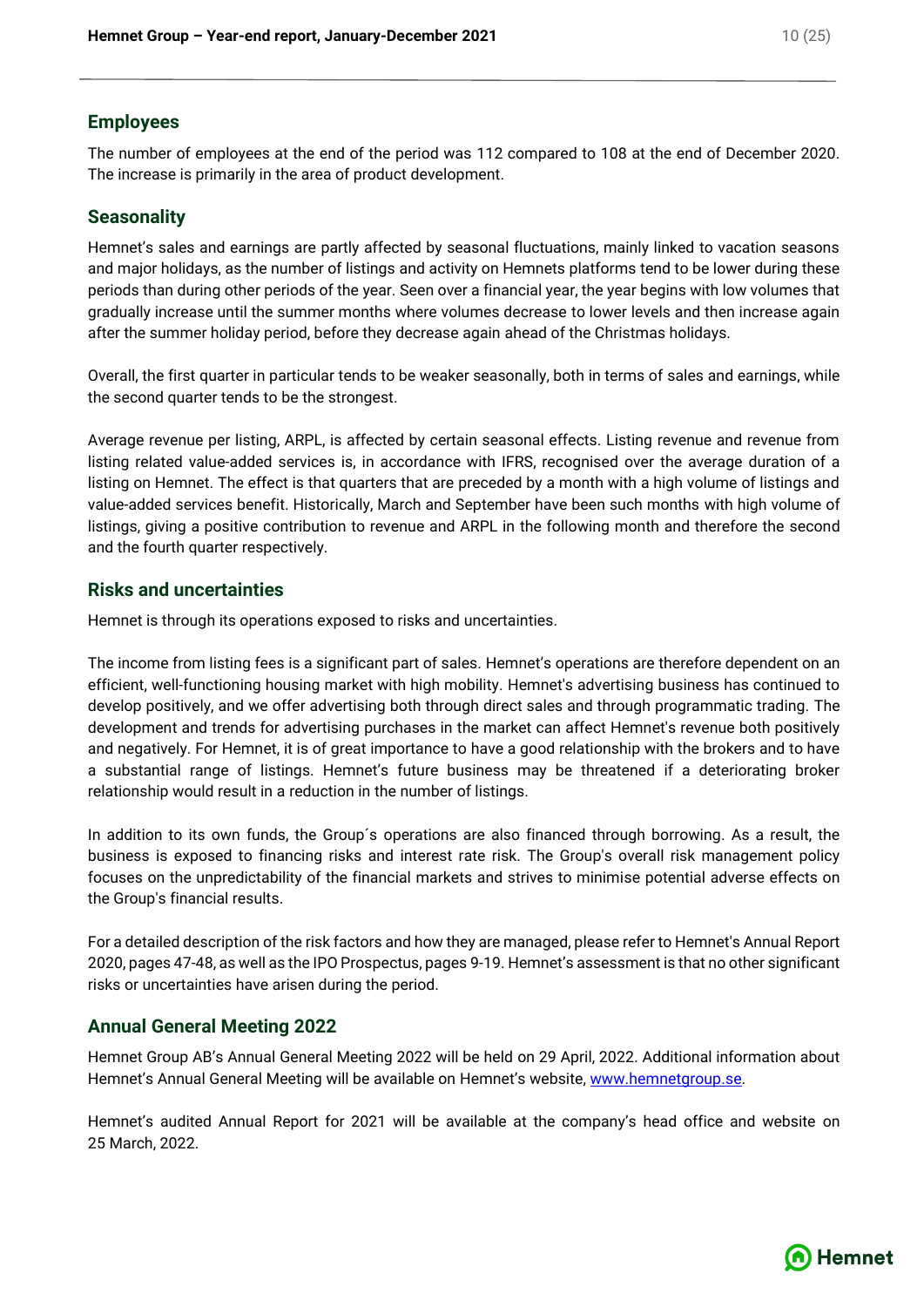### **Proposed disposition of earnings**

The Board of Directors' proposal to the Annual General Meeting is a dividend of SEK 0.55 per share for the fiscal year 2021. The dividend is proposed to be paid out with proposed record date 3 May, 2022, and proposed payment date 6 May, 2022.

### **Proposed share buy-back program**

The Board of Directors propose to the Annual General Meeting to resolve on a share buy-back program of in total maximum ten percent of the outstanding volume of shares, to be carried out during the period up until the date of the following Annual General Meeting. The purpose is to cancel the repurchased shares and reduce the share capital. The reduction of the share capital will be met by a corresponding bonus issue of shares so that the size of the share capital is restored.

This report has not been subject to a review by Hemnet's auditor.

Stockholm, 1 February, 2022

Hemnet Group AB (publ)

Håkan Erixon *Chair of the board* Cecilia Beck-Friis *CEO*

Christopher Caulkin *Member of the board*

Anders Edmark *Member of the board*

Tracey Fellows *Member of the board*

Kerstin Lindberg Göransson *Member of the board*

Nick McKittrick *Member of the board*

Håkan Hellström *Member of the board*

Pierre Siri *Member of the board*

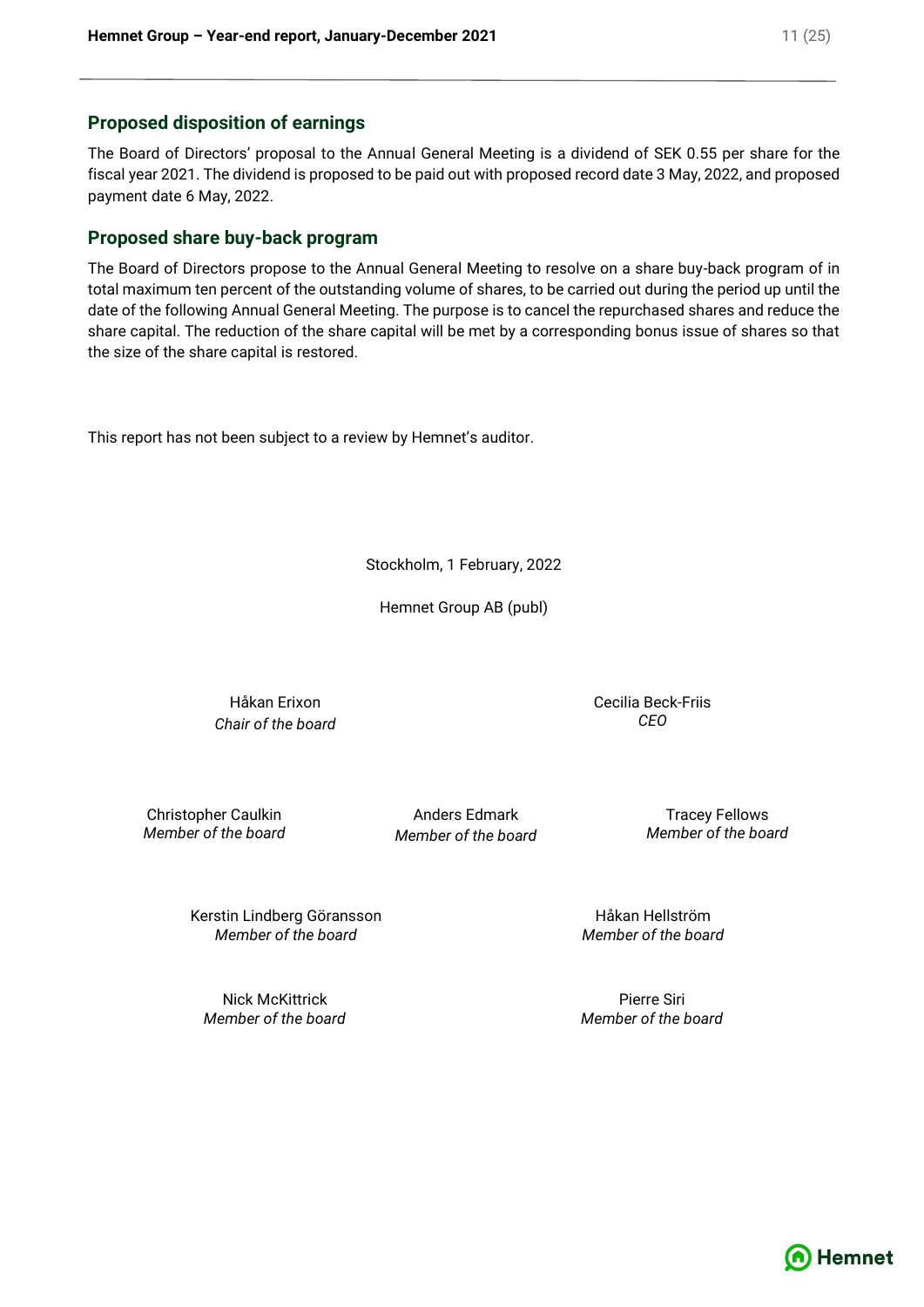# **Condensed consolidated income statement**

|                                                 |                | Oct-Dec     |             | Jan-Dec     |             |
|-------------------------------------------------|----------------|-------------|-------------|-------------|-------------|
| (SEK million)                                   |                | 2021        | 2020        | 2021        | 2020        |
| Net sales                                       | $\overline{2}$ | 177.3       | 142.7       | 728.1       | 544.1       |
| Other operating income                          |                | 0.5         | 0.7         | 1.8         | 1.7         |
| <b>Total revenue</b>                            |                | 177.8       | 143.4       | 729.9       | 545.8       |
| Capitalised development                         |                | 0.5         | 1.4         | 4.6         | 3.9         |
| Other external expenses                         | 3              | $-60.7$     | $-64.1$     | $-299.9$    | $-245.3$    |
| Personnel costs                                 |                | $-32.9$     | $-36.9$     | $-130.0$    | $-114.8$    |
| Depreciation                                    |                | $-19.7$     | $-19.6$     | $-79.0$     | $-77.4$     |
| Other operating costs                           |                | $-0.3$      | $-0.7$      | $-1.7$      | $-1.7$      |
| <b>Total operating expenses</b>                 |                | $-113.6$    | $-121.3$    | $-510.6$    | $-439.2$    |
| <b>Operating profit</b>                         |                | 64.7        | 23.5        | 223.9       | 110.5       |
| Financial items - net                           |                | $-1.6$      | $-5.5$      | $-25.8$     | $-23.7$     |
| <b>Profit before taxes</b>                      |                | 63.1        | 18.0        | 198.1       | 86.8        |
| Income tax                                      |                | $-13.1$     | $-4.1$      | $-41.6$     | $-19.1$     |
| Net profit for the period                       |                | 50.0        | 13.9        | 156.5       | 67.7        |
| Net profit attributable to controlling interest |                | 50.0        | 13.9        | 156.5       | 67.7        |
| Other comprehensive income                      |                |             |             |             |             |
| <b>Total comprehensive income</b>               |                | 50.0        | 13.9        | 156.5       | 67.7        |
| Earnings per share                              |                |             |             |             |             |
| before dilution, SEK                            |                | 0.49        | 0.14        | 1.55        | 0.67        |
| after dilution, SEK                             |                | 0.49        | 0.14        | 1.55        | 0.67        |
| Number of shares <sup>1</sup>                   |                |             |             |             |             |
| Average before dilution                         |                | 101,131,478 | 100,701,776 | 100,999,394 | 100,701,011 |
| Average after dilution                          |                | 101,173,173 | 101,113,833 | 101,180,647 | 101,113,068 |
| At period end                                   |                | 101,131,478 | 100,719,421 | 101,131,478 | 100,719,421 |

 $1$  The calculation of dilution of shares is made based on the number of days that the warrant programmes that have been active during each respective period. As no market price is available to set against the exercise price and the number of warrants is limited in relation to the number of ordinary shares, the dilution effect for periods before Hemnets IPO on 27 April, 2021, has been calculated based on the maximum theoretical dilution. For periods after 27 April, 2021, the calculation of dilution is made based on the average share price during each respective period.

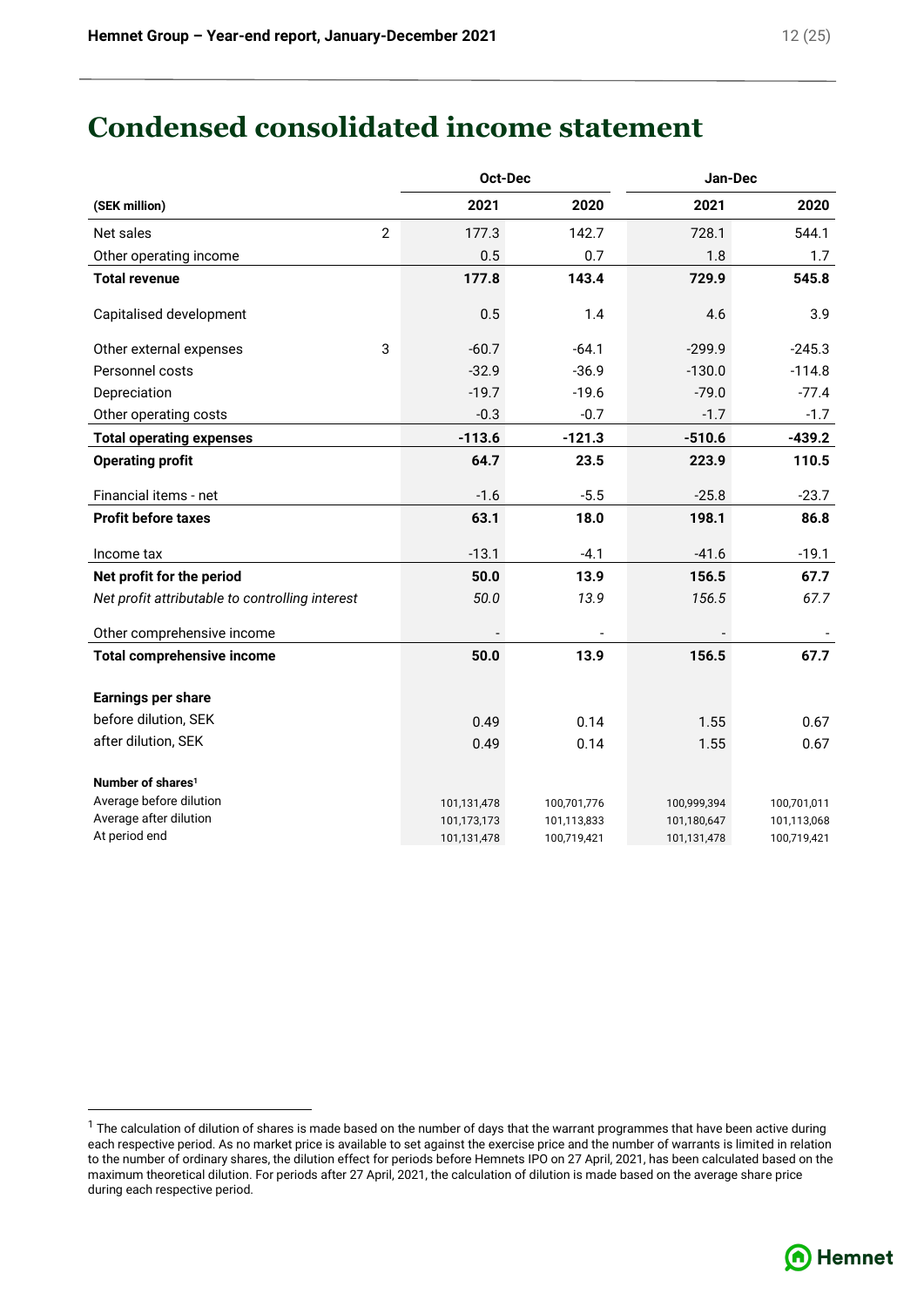# **Condensed consolidated statement of financial position**

| (SEK million)                                       | 2021-12-31 | 2020-12-31 |
|-----------------------------------------------------|------------|------------|
| <b>ASSETS</b>                                       |            |            |
| Intangible assets                                   | 1,971.6    | 2,035.7    |
| Other non-current assets                            | 8.3        | 14.7       |
| <b>Total non-current assets</b>                     | 1,979.9    | 2,050.4    |
| Current receivables                                 | 59.1       | 51.3       |
| Interest-bearing securities, current                |            | 24.5       |
| Cash and cash equivalents                           | 94.5       | 247.1      |
| <b>Total current assets</b>                         | 153.6      | 322.9      |
| <b>TOTAL ASSETS</b>                                 | 2,133.5    | 2,373.3    |
| <b>EQUITY AND LIABILITIES</b>                       |            |            |
| Total equity (attributable to controlling interest) | 1,516.9    | 1,349.6    |
| Non-current interest-bearing liabilities            | 277.9      | 673.5      |
| Deferred tax liabilities                            | 220.1      | 234.4      |
| <b>Total non-current liabilities</b>                | 498.0      | 907.9      |
| Current interest-bearing liabilities                | 5.2        | 13.2       |
| Current non-interest-bearing liabilities            | 113.4      | 102.6      |
| <b>Total current liabilities</b>                    | 118.6      | 115.8      |
| <b>Total liabilities</b>                            | 616.6      | 1,023.7    |
| <b>TOTAL EQUITY AND LIABILITIES</b>                 | 2,133.5    | 2,373.3    |

# **Condensed consolidated statement of changes in equity**

|                                             |   | Jan-Dec |         |
|---------------------------------------------|---|---------|---------|
| (SEK million)                               |   | 2021    | 2020    |
| <b>Equity, opening balance</b>              |   | 1,349.6 | 1,280.5 |
| Net profit for the period                   |   | 156.5   | 67.7    |
| Other comprehensive income                  |   |         |         |
| <b>Total comprehensive income</b>           |   | 156.5   | 67.7    |
| Share and warrant issues                    | 5 | 16.8    | 4.1     |
| Share redemption                            |   | $-5.0$  | $-2.7$  |
| Issue expenses                              |   | $-1.0$  |         |
| <b>Total transactions with shareholders</b> |   | 10.8    | 1.4     |
| <b>Equity, closing balance</b>              |   | 1,516.9 | 1,349.6 |

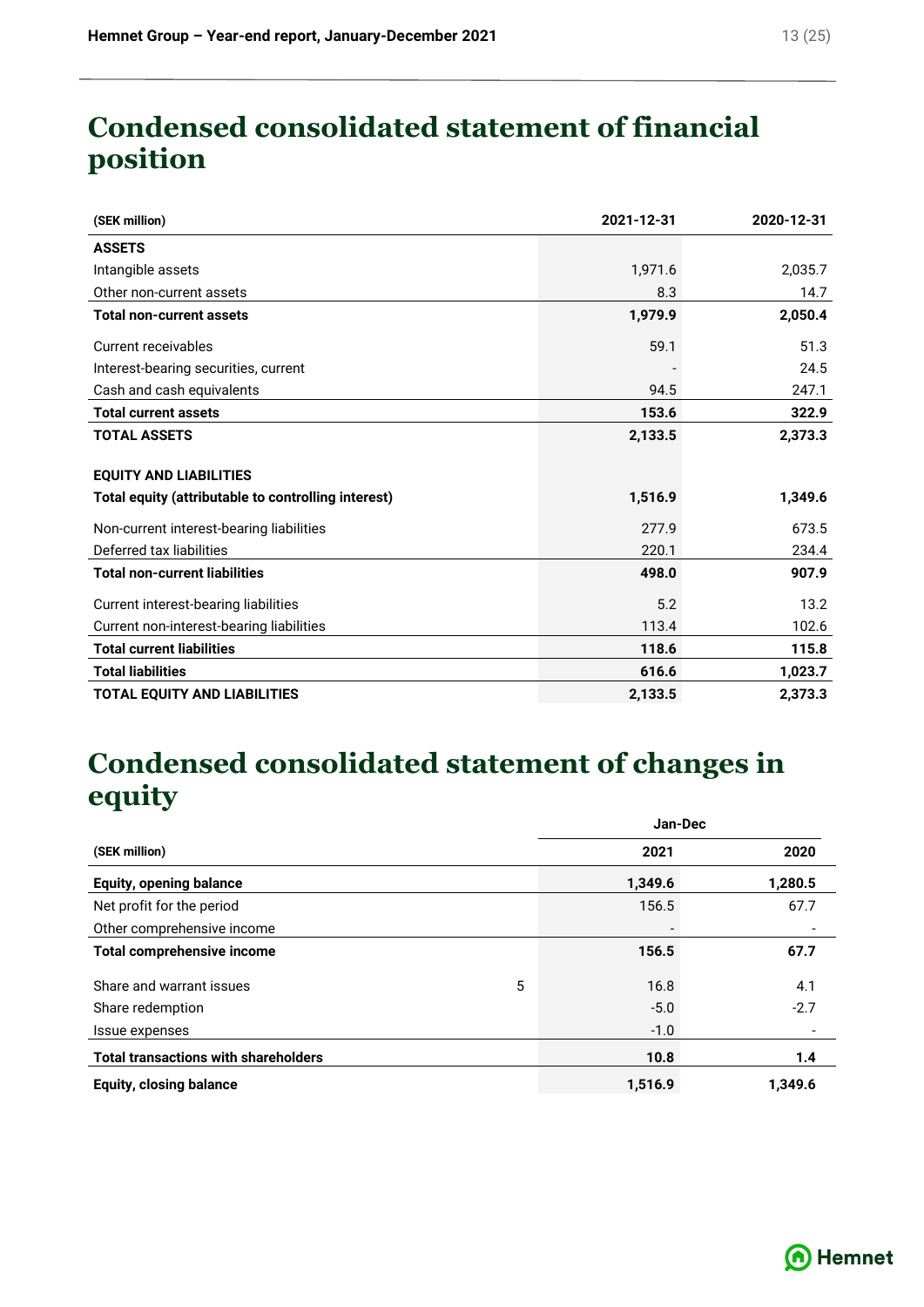# **Condensed consolidated statement of cash flow**

|                                                                          | Oct-Dec |        | Jan-Dec  |         |  |
|--------------------------------------------------------------------------|---------|--------|----------|---------|--|
| (SEK million)                                                            | 2021    | 2020   | 2021     | 2020    |  |
| <b>Operating activities</b>                                              |         |        |          |         |  |
| Operating profit                                                         | 64.7    | 23.5   | 223.9    | 110.5   |  |
| Adjustments for non-cash items                                           | 19.7    | 19.5   | 79.0     | 77.4    |  |
| Interest paid and received                                               | $-1.3$  | $-3.4$ | $-15.0$  | $-23.3$ |  |
| Paid income tax                                                          | $-21.5$ | $-1.6$ | $-49.6$  | $-39.0$ |  |
| Cash flow from operating activities before changes in<br>working capital | 61.6    | 38.0   | 238.3    | 125.6   |  |
| Changes in working capital, net                                          | 8.3     | 15.8   | $-3.3$   | 1.4     |  |
| <b>Cash flow from operating activities</b>                               | 69.9    | 53.8   | 235.0    | 127.0   |  |
| <b>Investing activities</b>                                              |         |        |          |         |  |
| Investments in intangible assets, net                                    | $-0.8$  | $-1.9$ | $-6.5$   | $-6.0$  |  |
| Investments in tangible assets, net                                      | $-0.2$  | $-0.4$ | $-0.5$   | $-1.0$  |  |
| Divestment of interest-bearing securities                                |         |        | 24.7     |         |  |
| <b>Cash flow from investing activities</b>                               | $-1.0$  | $-2.3$ | 17.7     | $-7.0$  |  |
| <b>Financing activities</b>                                              |         |        |          |         |  |
| Borrowings                                                               |         |        | 500.0    |         |  |
| Repayment of loans and contingent consideration                          | $-85.0$ |        | $-908.6$ | $-86.7$ |  |
| Amortisation of lease liabilities                                        | $-1.9$  | $-2.1$ | $-7.5$   | $-7.0$  |  |
| Issue of shares and warrants                                             |         | 3.5    | 11.8     | 4.1     |  |
| Issue expenses                                                           |         |        | $-1.0$   |         |  |
| Paid dividend and share redemption                                       |         | $-2.7$ |          | $-2.7$  |  |
| <b>Cash flow from financing activities</b>                               | $-86.9$ | $-1.3$ | $-405.3$ | $-92.3$ |  |
| Net change in cash and cash equivalents                                  | $-18.0$ | 50.2   | $-152.6$ | 27.7    |  |
| Cash and cash equivalents, beginning of period                           | 112.5   | 196.9  | 247.1    | 219.4   |  |
| Cash and cash equivalents, end of period                                 | 94.5    | 247.1  | 94.5     | 247.1   |  |

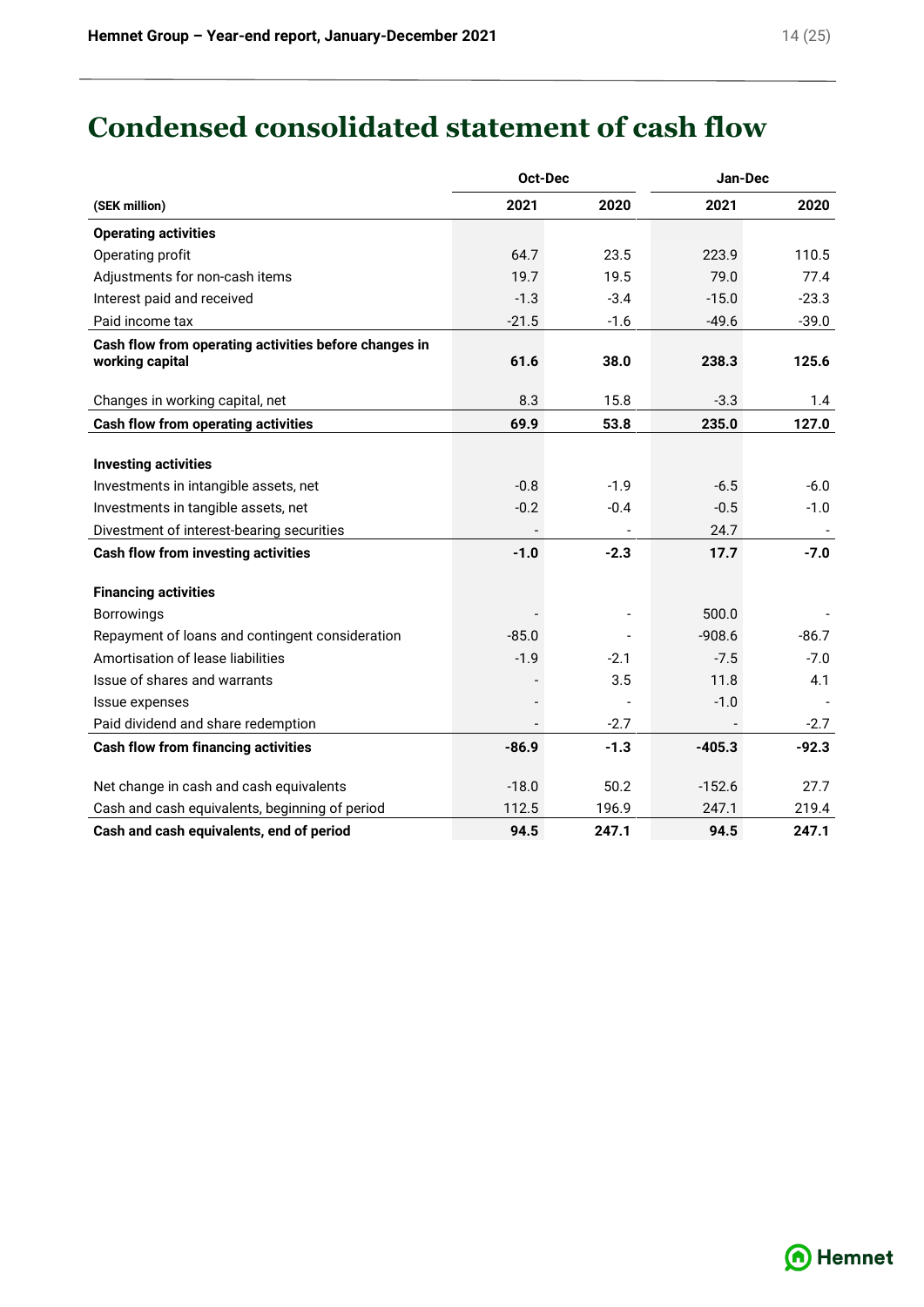# **Condensed parent company income statement**

|                                   | Oct-Dec |                          |         | Jan-Dec |  |
|-----------------------------------|---------|--------------------------|---------|---------|--|
| (SEK million)                     | 2021    | 2020                     | 2021    | 2020    |  |
| Net sales                         | 1.2     | 2.5                      | 5.6     | 7.1     |  |
| <b>Total revenue</b>              | 1.2     | 2.5                      | 5.6     | 7.1     |  |
| Other external costs              | $-2.5$  | $-4.2$                   | $-53.4$ | $-8.2$  |  |
| Personnel costs                   | $-2.7$  | $-3.2$                   | $-5.7$  | $-7.2$  |  |
| Other operating costs             |         | $\overline{\phantom{0}}$ | $-0.2$  |         |  |
| <b>Total operating expenses</b>   | $-5.2$  | $-7.4$                   | $-59.3$ | $-15.4$ |  |
| <b>Operating profit/loss</b>      | $-4.0$  | $-4.9$                   | $-53.7$ | $-8.3$  |  |
| Financial items - net             | $-1.7$  | $\overline{\phantom{a}}$ | $-5.5$  | 0.0     |  |
| <b>Profit before taxes</b>        | $-5.7$  | $-4.9$                   | $-59.2$ | $-8.3$  |  |
| Allocations - Group contributions | 286.2   | 8.3                      | 286.2   | 8.3     |  |
| Income tax                        | $-46.8$ | $\overline{\phantom{0}}$ | $-46.8$ |         |  |
| Net income (loss)                 | 233.7   | 3.4                      | 180.2   | 0.0     |  |

# **Parent company statement of comprehensive income**

|                                           | Oct-Dec |                          | Jan-Dec |      |
|-------------------------------------------|---------|--------------------------|---------|------|
| (SEK million)                             | 2021    | 2020                     | 2021    | 2020 |
| Net income (loss)                         | 233.7   | 3.4                      | 180.2   | 0.0  |
| Other comprehensive income                |         | $\overline{\phantom{a}}$ |         |      |
| Total comprehensive income for the period | 233.7   | 3.4                      | 180.2   | 0.0  |

# **Condensed parent company balance sheet**

| (SEK million)                       | 2021-12-31 | 2020-12-31 |
|-------------------------------------|------------|------------|
| <b>ASSETS</b>                       |            |            |
| Non-current assets                  | 1,660.0    | 1,359.3    |
| <b>Current assets</b>               | 21.6       | 18.3       |
| <b>TOTAL ASSETS</b>                 | 1,681.6    | 1,377.6    |
| <b>EQUITY AND LIABILITIES</b>       |            |            |
| <b>Equity</b>                       |            |            |
| Restricted equity                   | 77.4       | 68.3       |
| Non-restricted equity               | 919.5      | 1,120.5    |
| <b>Total equity</b>                 | 996.9      | 1,188.8    |
| Non-current liabilities             | 277.9      | 175.0      |
| <b>Current liabilities</b>          | 406.8      | 13.8       |
| <b>Total liabilities</b>            | 684.7      | 188.8      |
| <b>TOTAL EQUITY AND LIABILITIES</b> | 1,681.6    | 1,377.6    |

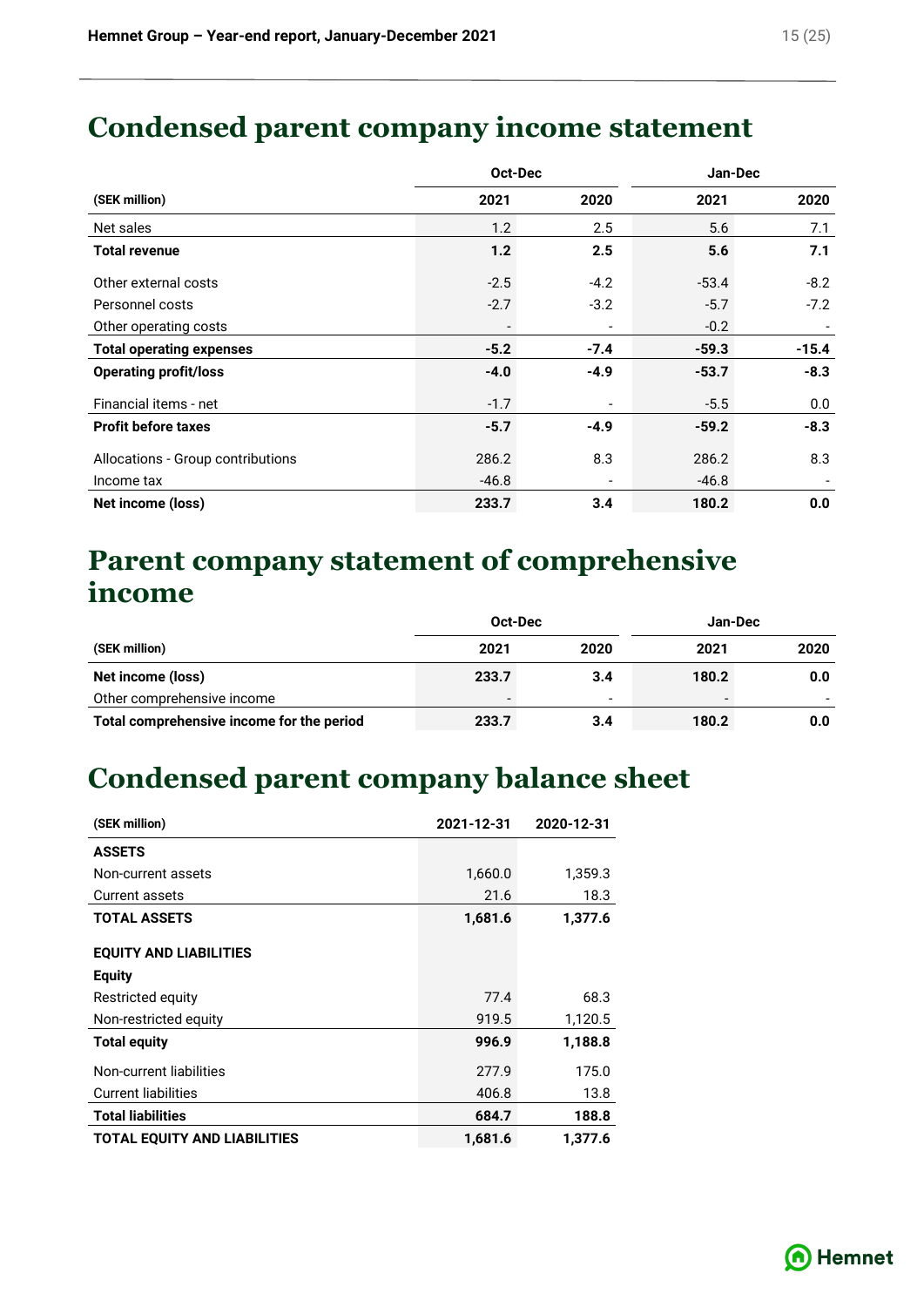## **Notes**

#### **Note 1 Accounting principles**

This report has been prepared in accordance with IAS 34, Interim Financial Reporting, International Financial Reporting Standards (IFRS) issued by the International Accounting Standards Board (IASB) and Interpretation Statements of the International Financial Reporting Interpretations Committee (IFRIC) as adopted by the EU. The Group applies the same accounting principles as described in Note 1 in the annual report for 2020 and no new or IFRS or IFRIC interpretations that have not yet come into force are expected to have a material impact on the Group.

#### *Segment reporting*

For Hemnet, the chief operating decision-maker is the CEO, as the CEO is primarily responsible for allocating resources and evaluating results. The assessment of the Group's operating segments is based on the financial information reported to the CEO. The financial information reported to the CEO, as a basis for allocating resources and assessing the Group's results, refers to the Group as a whole. Considering this, Hemnet has determined that the Group as a whole constitutes an operating segment.

#### *Earnings per share*

*(i) Earnings per share before dilution (basic)*

Earnings per share before dilution are calculated by dividing net profit attributable to the Parent Company's shareholders by the average number of outstanding ordinary shares during the period, adjusted for aggregation of shares and bonus issues.

*(ii) Earnings per share after dilution (diluted)*

For the calculation of earnings per share after dilution, the amounts used to calculate earnings per share before dilution are adjusted by considering the additional ordinary shares, calculated on the basis of the difference between the average share price during the period and the exercise price, which would have been added when converting all potential ordinary shares.

The Parent company, Hemnet Group AB (publ), applies the Swedish Annual Accounts Act and the Swedish Financial Reporting Board's recommendation (RFR 2), accounting for legal entities. The accounting principles are consistent with those of the previous year and, where applicable, with the Group's accounting principles.

Amounts are expressed in SEK million unless stated otherwise. Amounts and figures in brackets refer to comparative figures for the corresponding period last year. In some cases, roundings have been made, which means that tables and calculations do not always sum up exactly.

#### **Note 2 Net sales**

Net sales from external customers by customer category and service category:

| Net sales by customer category |       | Oct-Dec |       | Jan-Dec |  |
|--------------------------------|-------|---------|-------|---------|--|
| (SEK million)                  | 2021  | 2020    | 2021  | 2020    |  |
| Property sellers               | 118.3 | 82.6    | 482.3 | 325.8   |  |
| Real estate agents             | 23.2  | 20.0    | 95.4  | 80.7    |  |
| Real estate developers         | 11.6  | 14.1    | 54.4  | 56.5    |  |
| Advertisers                    | 24.2  | 26.0    | 96.0  | 81.1    |  |
| <b>Total net sales</b>         | 177.3 | 142.7   | 728.1 | 544.1   |  |

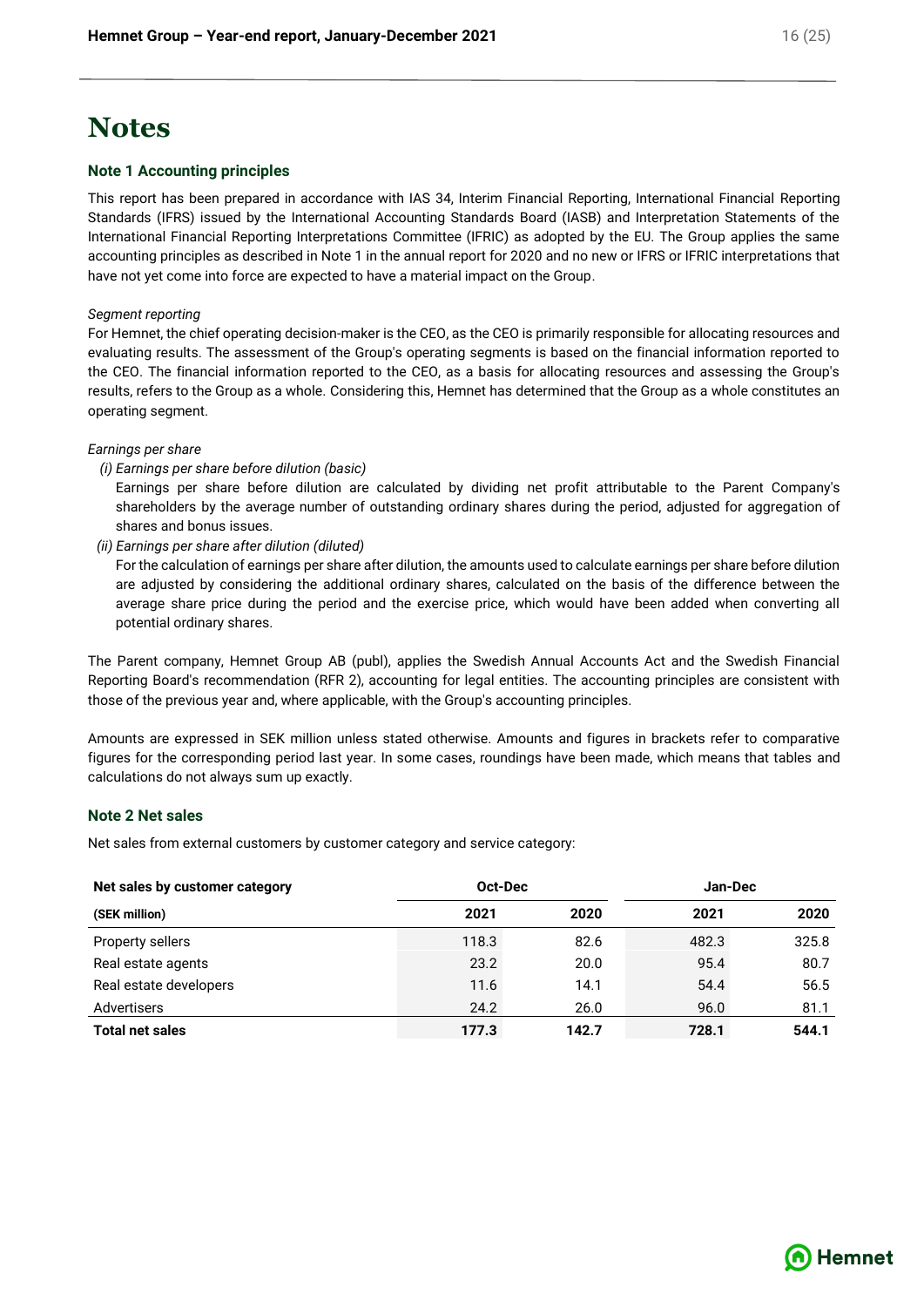| Net sales by service category  | Oct-Dec |       |       | Jan-Dec |  |
|--------------------------------|---------|-------|-------|---------|--|
| (SEK million)                  | 2021    | 2020  | 2021  | 2020    |  |
| Listing fees                   | 101.5   | 76.0  | 411.5 | 312.7   |  |
| Value-added services           | 34.9    | 22.4  | 140.9 | 77.5    |  |
| Advertising services and other | 40.9    | 44.3  | 175.7 | 153.9   |  |
| <b>Total net sales</b>         | 177.3   | 142.7 | 728.1 | 544.1   |  |

Revenues are in their entirety attributable to services rendered to private individuals and companies. Property sellers revenue consists of sales to consumers (B2C), while Real estate agents, Real estate developers and Advertisers represent sales to business (B2B). Revenue is recognized over time as performance obligations are fulfilled. The revenues are almost entirely attributable to Swedish customers.

### **Note 3 Other external expenses**

|                                            | Oct-Dec |         | Jan-Dec  |          |
|--------------------------------------------|---------|---------|----------|----------|
| (SEK million)                              | 2021    | 2020    | 2021     | 2020     |
| Administration and commission compensation | $-36.2$ | $-37.3$ | $-150.1$ | $-151.2$ |
| Other external expenses                    | $-24.5$ | $-26.8$ | $-149.8$ | $-94.1$  |
| Total other external expenses              | $-60.7$ | -64.1   | $-299.9$ | $-245.3$ |

Administration and commission compensation refers to compensation to real estate agent offices regarding administration of property listings on Hemnet's platform and, for real estate agent offices having entered into a commission agreement regarding sale of Hemnet's value-added services, commission.

Other external expenses have increased during 2021, mainly due to one-off costs related to Hemnet's listing on Nasdaq OMX Stockholm, which amount to SEK 48.7m (5.1).

#### **Note 4 Financial instruments**

Hemnet's financial instruments consist mainly of accounts receivables, other current receivables, liabilities to credit institutions, accounts payable and accrued expenses.

Liabilities to credit institutions carries a floating interest that is estimated in all material respects to correspond to current market rate, whereby fair value is deemed to approximately correspond to booked value adjusted for accrued borrowing costs (level 2). For other financial assets and liabilities, their book values are an approximation of fair value, why these items are not split according to the fair value hierarchy.

#### **Note 5 Related party transactions**

Transactions with related parties and management incentive program are described in notes G27 and G8 in the annual report for 2020.

### *Marketing activities in cooperation with Mäklarsamfundet*

Hemnet has, in cooperation with Mäklarsamfundet ("MSF"), planned marketing activities during 2020-2021. These consist of two parts; one part, totalling SEK 12.5m, in external media which is administered by MSF, and one part, totalling SEK 10.0m, in Hemnet's own channels.

For the external part, activities amounting to SEK 9.1m were expensed during 2020 and a further SEK 3.4m were expensed during 2021. The part in external channels has thus been completed by the end of December 2021. For the part in Hemnet's own channels, revenues and expenses of SEK 4.3m and SEK 4.3m, respectively, were reported in 2020, and additional revenues and expenses of SEK 5.7m and SEK 5.7m, respectively, was reported during the first nine months of 2021. The part in Hemnet's own channels has thus been completed by the end of September 2021.

#### *Management incentive program*

From 2017 up until the IPO of the Group, members of the Board of Directors and the management team were given the possibility to participate in a management incentive program (MIP). As of 31 December, 2020, six members of the

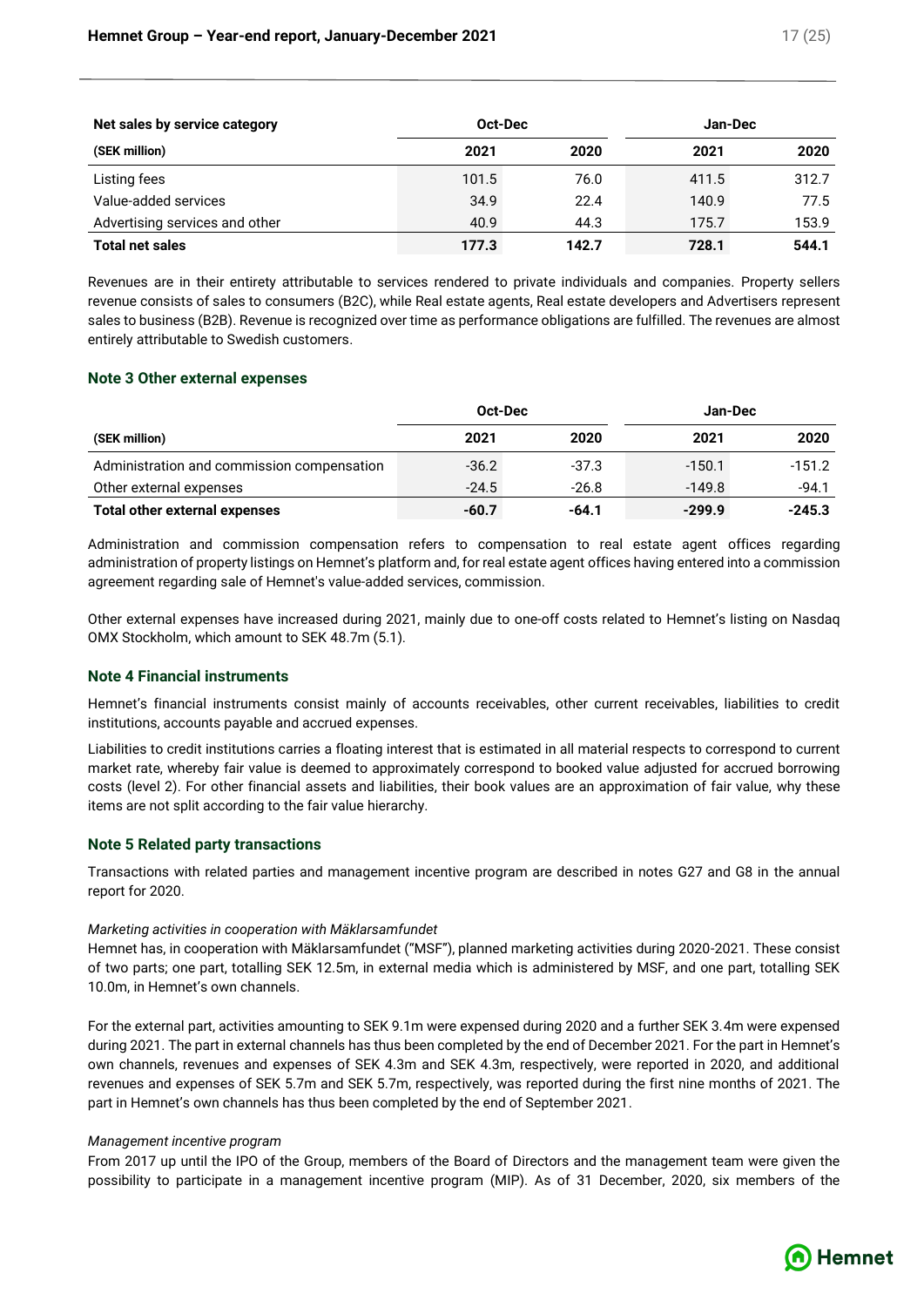management team and five members of the Board of Directors held a total of 11,810,678 ordinary shares class C. The subsequent conversion of these shares into ordinary shares class A in conjunction with the initial public offering resulted in 5,777,110 ordinary shares held by related parties.

#### *Care of Hemnet dividend-in-kind*

On April 23, 2021, the extraordinary general meeting in Care of Hemnet AB (publ) resolved a dividend-in-kind to be paid to shareholders, which resulted in six related parties receiving 3,050,919 ordinary class A shares in Hemnet Group AB (publ).

#### *2019/2022 Warrant conversion*

On March 17, 2021 the Board of Directors resolved to advance the exercise period for warrants of series of 2019/2022 to April 15 - April 23, 2021. As a result of exercising the warrants, 221,558 new ordinary class B shares were issued, which then, in conjunction with the initial public offering, were converted from ordinary class B shares into ordinary class A shares. This resulted in one member of the management team acquiring 7,097 ordinary class A shares in Hemnet Group AB (publ).

#### *Long-term incentive program*

On April 26, 2021, the extraordinary general meeting resolved on an issue of warrants of series 2021/2024 to the company and to managers and certain other employees with key competence in the Group participating in the warrant program. It is the Board of Directors' intention that the structure of the warrant program shall be on a long-term basis and the Board of Directors therefore intends to, following evaluation of the program for 2021/2024, present corresponding proposals regarding the implementation of warrant programs for 2022/2025 and 2023/2026 to the annual general meetings 2022 and 2023.

During April-May 2021, 234,390 warrants were subscribed to by related parties in the management team. The market price for the warrants, calculated using the Black-Scholes option pricing model, was SEK 11.89. In total, the warrant program series 2021/2024 will comprise up to 40 individuals and not more than 469,253 warrants.

The strike price corresponds to 135 percent of the final price in the IPO (corresponding to a share price of SEK 155.25), with an upper limit for the outcome of the program at 250 per cent of the final price in the IPO, meaning that the warrants do not generate additional returns at share prices over SEK 287.50. The complete terms of the warrants also include customary vesting terms and recalculation provisions, including for dividend payments made prior to the exercise of the warrants.

### *Framework Agreement with Mäklarsamfundet Bransch i Sverige AB ("Mäklarsamfundet") and conversion of shares to class A1*

Following the shareholders' agreement that was in force until the completion of the listing of the Group on Nasdaq Stockholm, the company and Mäklarsamfundet entered into a new framework agreement which came into force on 27 April, 2021. The agreement sets out certain principles for the real estate agencies' relationship to Hemnet, in order to create long-term conditions and stability for real estate agencies and to secure a sound commercial development of Hemnet. The agreement is valid until 31 December, 2045 – see prospectus for further details. Also, in connection with the listing, 5 percent of the shares in the Group was converted to class A1 shares which are held by Mäklarsamfundet. The shares grant a veto right in relation to changes of the business purpose of the company as described in the company's Articles of Association.

#### *Agreement with Svensk Mäklarstatistik AB ("Svensk Mäklarstatistik") regarding purchase of data*

Hemnet has entered into an agreement with Svensk Mäklarstatistik, wholly owned by Mäklarsamfundet Bransch i Sverige AB, whereby Hemnet, for a market-based compensation, gets access to certain data.

#### **Note 6 Significant events after the end of the period**

No material events have occurred after the reporting period which have had a material impact on the operation or assumptions and assessments used in preparation of this report.

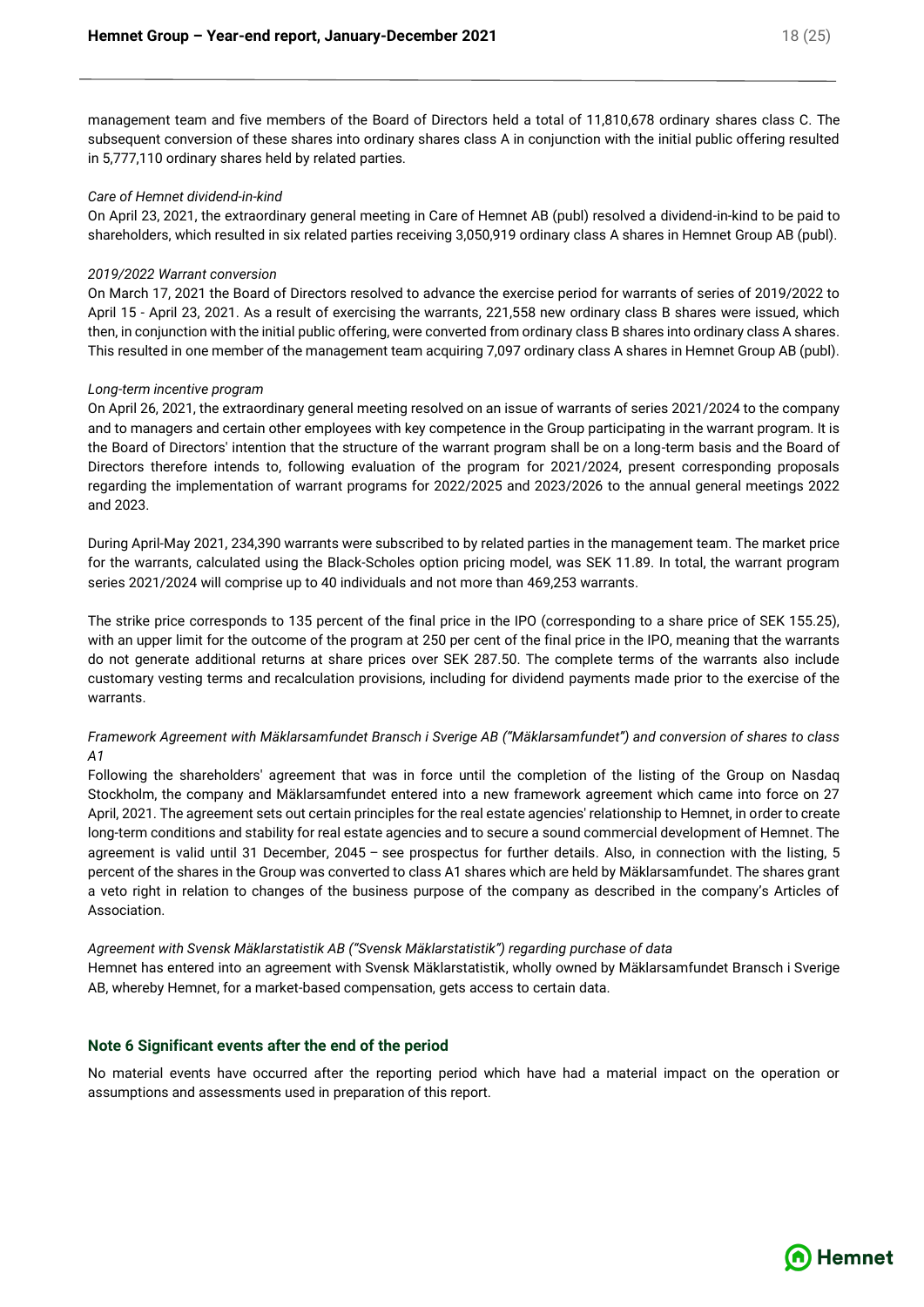# **Group key ratios**

|                                                          | Oct-Dec |       | Jan-Dec |       |  |
|----------------------------------------------------------|---------|-------|---------|-------|--|
| (SEK million, unless stated otherwise)                   | 2021    | 2020  | 2021    | 2020  |  |
| <b>EBITDA</b>                                            | 84.4    | 43.1  | 302.9   | 187.9 |  |
| EBITDA margin, %                                         | 47.6%   | 30.2% | 41.6%   | 34.5% |  |
| <b>Adjusted EBITDA</b>                                   | 84.6    | 48.0  | 355.0   | 202.1 |  |
| Adjusted EBITDA margin, %                                | 47.7%   | 33.6% | 48.8%   | 37.1% |  |
| Operating profit                                         | 64.7    | 23.5  | 223.9   | 110.5 |  |
| Operating margin, %                                      | 36.5%   | 16.5% | 30.8%   | 20.3% |  |
| Net profit for the period                                | 50.0    | 13.9  | 156.5   | 67.7  |  |
| Profit margin %                                          | 28.2%   | 9.7%  | 21.5%   | 12.4% |  |
| Earnings per share, basic, SEK                           | 0.49    | 0.14  | 1.55    | 0.67  |  |
| Earnings per share, diluted, SEK                         | 0.49    | 0.14  | 1.55    | 0.67  |  |
| Average revenue per listing (ARPL), SEK                  | 3,029   | 2,089 | 2,467   | 1,760 |  |
| Net debt                                                 | 188.6   | 415.1 | 188.6   | 415.1 |  |
| Net debt/EBITDA (LTM), times                             | 0.6     | 2.2   | 0.6     | 2.2   |  |
| Net debt/Adjusted EBITDA (LTM), times                    | 0.5     | 2.1   | 0.5     | 2.1   |  |
| Debt/Equity ratio, times                                 | 0.2     | 0.5   | 0.2     | 0.5   |  |
| Equity/Assets ratio, %                                   | 71.1%   | 56.9% | 71.1%   | 56.9% |  |
| Number of published listings during the period, thousand | 39.8    | 40.4  | 198.4   | 189.3 |  |
| Number of employees at period end                        | 112     | 108   | 112     | 108   |  |

*See pages 20-22 for derivation and definitions.*

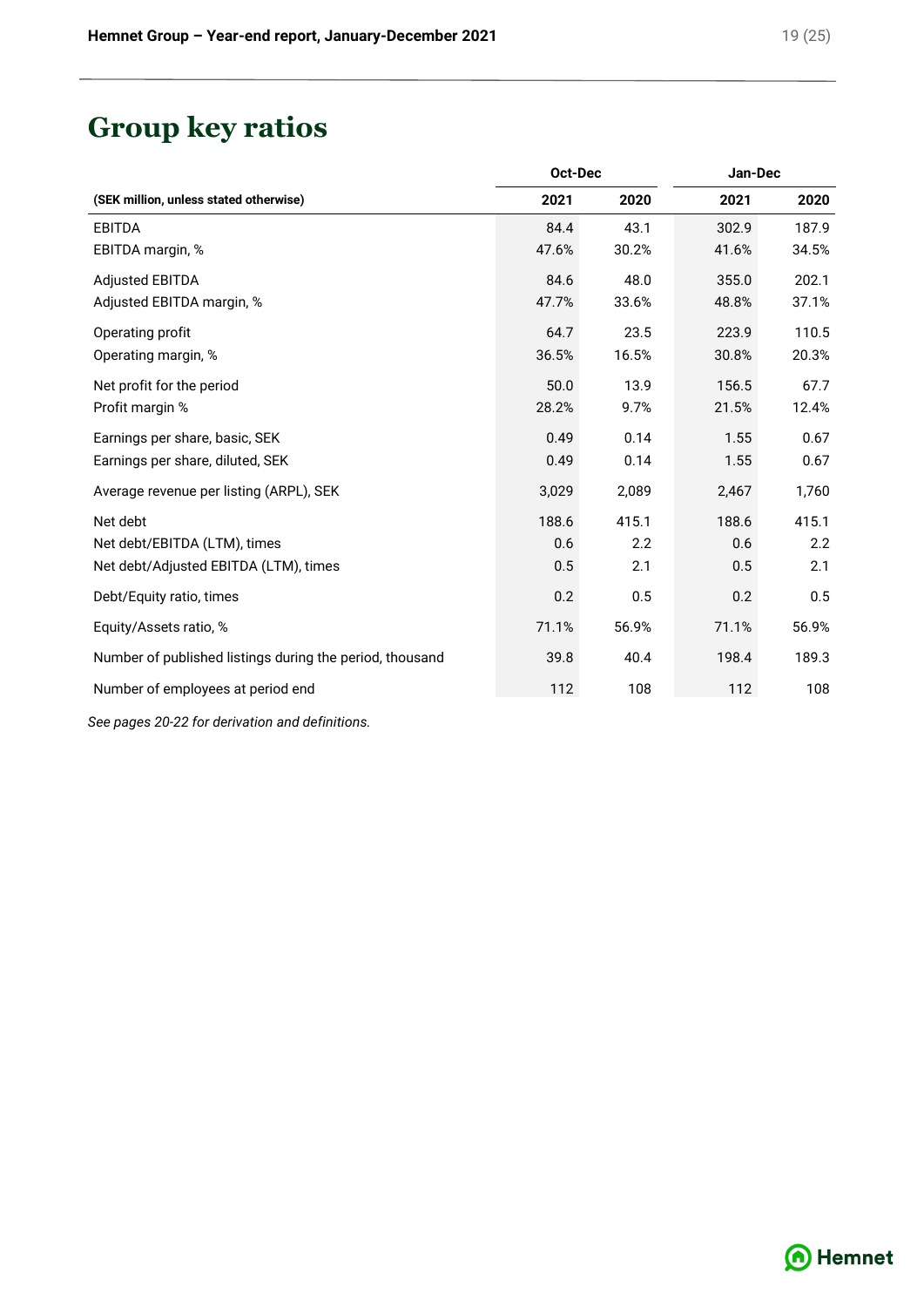#### **Derivation of alternative performance measures**

Certain statements and analyses presented in this interim report include alternative performance measures (AMPs) that are not defined by IFRS. The company believes that this information, together with comparable defined IFRS metrics, are useful to investors as they provide a basis for measuring operating profit and ability to repay debt and invest in operations. Corporate management use these financial measurements, along with the most directly comparable financial metrics under IFRS, to evaluate operational results and value added. The APMs should not be assessed in isolation from, or as a substitute for, financial information presented in the financial statements in accordance with IFRS. The APMs reported need not necessarily be comparable to similar metrics presented by other companies. The reconciliations are presented in the tables below.

|                                                                          | Oct-Dec |         | Jan-Dec  |          |  |
|--------------------------------------------------------------------------|---------|---------|----------|----------|--|
| (SEK million, unless stated otherwise)                                   | 2021    | 2020    | 2021     | 2020     |  |
| Operating profit                                                         | 64.7    | 23.5    | 223.9    | 110.5    |  |
| Depreciation                                                             | 19.7    | 19.6    | 79.0     | 77.4     |  |
| <b>EBITDA</b>                                                            | 84.4    | 43.1    | 302.9    | 187.9    |  |
| Net sales                                                                | 177.3   | 142.7   | 728.1    | 544.1    |  |
| EBITDA-margin, %                                                         | 47.6%   | 30.2%   | 41.6%    | 34.5%    |  |
| <b>EBITDA</b>                                                            | 84.4    | 43.1    | 302.9    | 187.9    |  |
| Items affecting comparability:                                           |         |         |          |          |  |
| Advertising revenue (see note 5)                                         |         | $-2.3$  | $-5.7$   | $-4.3$   |  |
| Marketing costs (see note 5)                                             | 0.2     | 4.0     | 9.1      | 13.4     |  |
| Consultant costs                                                         |         | 3.2     | 48.7     | 5.1      |  |
| <b>Adjusted EBITDA</b>                                                   | 84.6    | 48.0    | 355.0    | 202.1    |  |
| Net sales                                                                | 177.3   | 142.7   | 728.1    | 544.1    |  |
| Adjusted EBITDA-margin, %                                                | 47.7%   | 33.6%   | 48.8%    | 37.1%    |  |
| Operating profit                                                         | 64.7    | 23.5    | 223.9    | 110.5    |  |
| Net sales                                                                | 177.3   | 142.7   | 728.1    | 544.1    |  |
| Operating margin, %                                                      | 36.5%   | 16.5%   | 30.8%    | 20.3%    |  |
| Net sales                                                                | 177.3   | 142.7   | 728.1    | 544.1    |  |
| Revenue not arising from listings                                        | $-56.8$ | $-58.3$ | $-238.8$ | $-211.0$ |  |
| Revenue from listings                                                    | 120.5   | 84.4    | 489.3    | 333.1    |  |
| Number of published listings, thousands                                  | 39.8    | 40.4    | 198.4    | 189.3    |  |
| ARPL, SEK                                                                | 3,029   | 2,089   | 2,467    | 1,760    |  |
| Non-current interest-bearing liabilities                                 | 277.9   | 673.5   | 277.9    | 673.5    |  |
| Current interest-bearing liabilities                                     | 5.2     | 13.2    | 5.2      | 13.2     |  |
| Cash and cash equivalents, including current interest-bearing securities | 94.5    | 271.6   | 94.5     | 271.6    |  |
| <b>Net debt</b>                                                          | 188.6   | 415.1   | 188.6    | 415.1    |  |
| EBITDA, LTM                                                              | 302.9   | 187.9   | 302.9    | 187.9    |  |
| Net debt/ LTM EBITDA, times                                              | 0.6     | 2.2     | 0.6      | 2.2      |  |
| Net debt                                                                 | 188.6   | 415.1   | 188.6    | 415.1    |  |
| Adjusted EBITDA, LTM                                                     | 355.0   | 202.1   | 355.0    | 202.1    |  |
| Net debt/ LTM adjusted EBITDA, times                                     | 0.5     | 2.1     | 0.5      | 2.1      |  |
| Equity                                                                   | 1,516.9 | 1,349.6 | 1,516.9  | 1,349.6  |  |
| <b>Total assets</b>                                                      | 2,133.5 | 2,373.3 | 2,133.5  | 2,373.3  |  |
| Equity/Assets ratio, %                                                   | 71.1%   | 56.9%   | 71.1%    | 56.9%    |  |

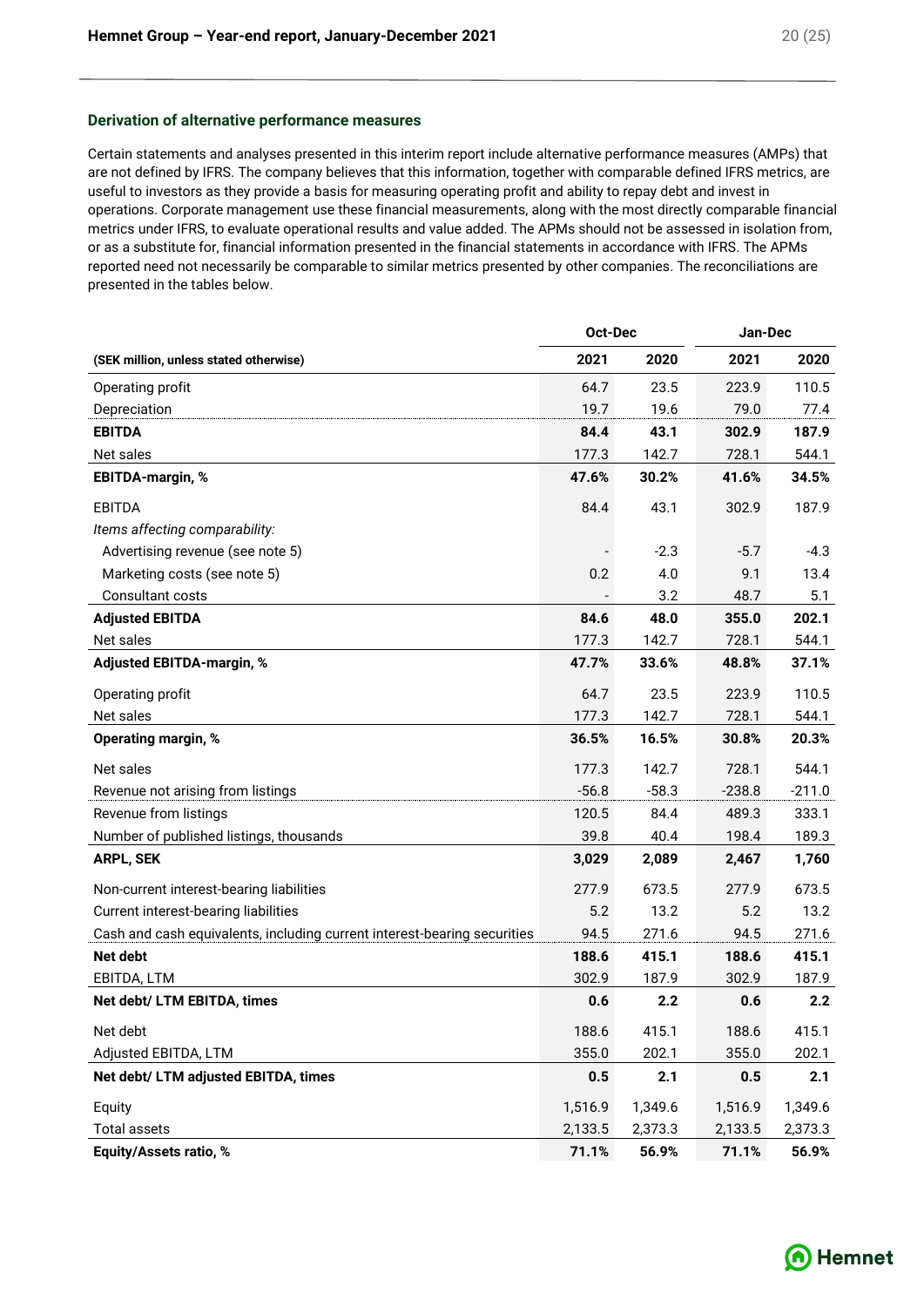|                                           | Oct-Dec | Jan-Dec |         |         |  |
|-------------------------------------------|---------|---------|---------|---------|--|
| (SEK million, unless stated otherwise)    | 2021    | 2020    | 2021    | 2020    |  |
| Non-current interest-bearing liabilities  | 277.9   | 673.5   | 277.9   | 673.5   |  |
| Current interest-bearing liabilities      | 5.2     | 13.2    | 5.2     | 13.2    |  |
| <b>Total interest-bearing liabilities</b> | 283.1   | 686.7   | 283.1   | 686.7   |  |
| Equity                                    | 1.516.9 | 1.349.6 | 1,516.9 | 1,349.6 |  |
| Debt/Equity ratio, times                  | 0.2     | 0.5     | 0.2     | 0.5     |  |

#### **Definitions**

Alternative Performance Measures (APMs) are financial measures of historical or future financial performance, financial position or cash flows that are not defined in applicable accounting regulations (IFRS). These measures are not directly comparable to similar key ratios presented by other companies.

| <b>Alternative key ratio</b>                                    | <b>Definition</b>                                                                                                                                                                                                                                                                                                                                                                              |
|-----------------------------------------------------------------|------------------------------------------------------------------------------------------------------------------------------------------------------------------------------------------------------------------------------------------------------------------------------------------------------------------------------------------------------------------------------------------------|
| <b>ARPL (Average revenue per</b><br>listing)                    | Average revenue per listing, calculated as revenue from home sellers published<br>listings including related value-added products during the period, in relation to the<br>number of published listings during the period.                                                                                                                                                                     |
|                                                                 | It is a measure that shows the company's earning capacity per published listing.                                                                                                                                                                                                                                                                                                               |
| <b>Adjusted EBITDA</b>                                          | EBITDA plus items affecting comparability.                                                                                                                                                                                                                                                                                                                                                     |
|                                                                 | This measure enables comparison of profitability over time, regardless of<br>depreciation of tangible and intangible assets as well as right-of-use assets, and<br>independent of taxes and the company's financing structure. The measure is also<br>adjusted for the impact of items affecting comparability to increase comparability<br>over time.                                         |
| <b>Adjusted EBITDA-margin</b>                                   | Adjusted EBITDA in relation to sales.                                                                                                                                                                                                                                                                                                                                                          |
|                                                                 | The measure reflects the business's operating profitability before depreciation of<br>tangible and intangible assets as well as right-of-use assets. The measure is an<br>important component, together with net sales growth, to follow the company's value<br>creation. The measure is also adjusted for the impact of items affecting<br>comparability to increase comparability over time. |
| <b>EBITDA (earnings before</b><br>interest, taxes, depreciation | Operating profit plus depreciation of tangible and intangible assets as well as right-<br>of-use assets.                                                                                                                                                                                                                                                                                       |
| and amortisation)                                               | The measure enables comparison of profitability over time, regardless of<br>amortisation and depreciation of intangible and tangible fixed assets as well as<br>independent of taxes and the company's financing structure.                                                                                                                                                                    |
| <b>EBITDA-margin</b>                                            | EBITDA in relation to net sales.                                                                                                                                                                                                                                                                                                                                                               |
|                                                                 | The measure reflects the business's operating profitability before depreciation of<br>tangible and intangible assets as well as right-of-use assets. The measure is an<br>important component, together with net sales growth, to follow the company's value<br>creation.                                                                                                                      |
| <b>Equity/Assets ratio</b>                                      | Equity in relation to total assets.                                                                                                                                                                                                                                                                                                                                                            |
|                                                                 | The measure reflects the company's financial position. A high equity ratio provides a<br>readiness to be able to handle periods of weak economic growth. At the same time,<br>a higher equity ratio creates a lower financial leverage.                                                                                                                                                        |
| Financial items - net                                           | Financial income less financial expenses.                                                                                                                                                                                                                                                                                                                                                      |
|                                                                 | The measure reflects the company's financial activities.                                                                                                                                                                                                                                                                                                                                       |
| <b>Interest-bearing liabilities</b>                             | Interest-bearing liabilities consists of debt to credit institutions and leasing debt.                                                                                                                                                                                                                                                                                                         |
| Items affecting comparability                                   | Items affecting comparability include revenue and expenses that do not arise<br>regularly in the operating activities.                                                                                                                                                                                                                                                                         |

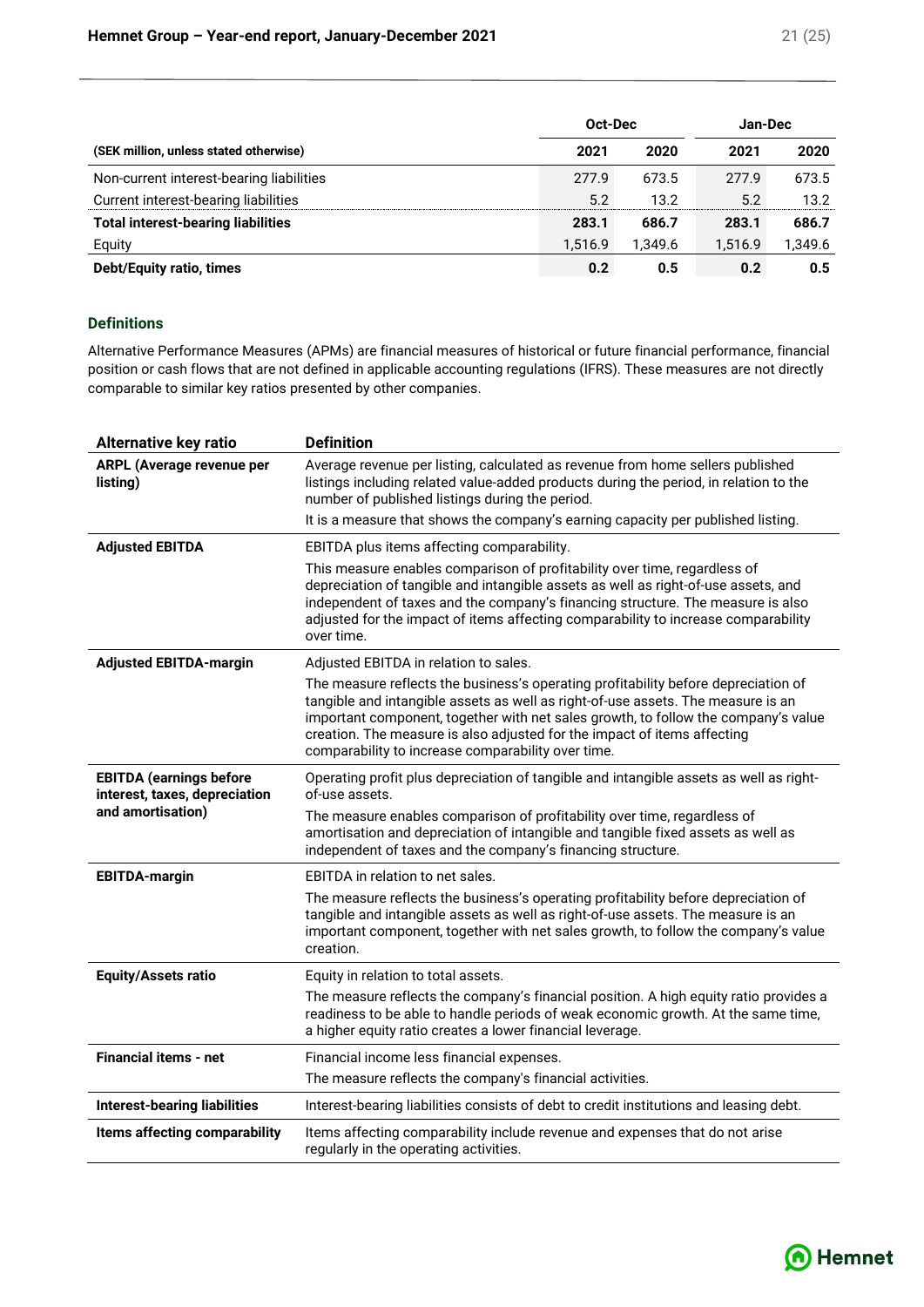| <b>Alternative key ratio</b>                       | <b>Definition</b>                                                                                                                                                                                                                                                                                                                                                                                     |
|----------------------------------------------------|-------------------------------------------------------------------------------------------------------------------------------------------------------------------------------------------------------------------------------------------------------------------------------------------------------------------------------------------------------------------------------------------------------|
|                                                    | A separate disclosure of items affecting comparability clarifies the development of<br>the underlying business.                                                                                                                                                                                                                                                                                       |
| <b>Debt/Equity ratio</b>                           | Interest-bearing liabilities in relation to equity.                                                                                                                                                                                                                                                                                                                                                   |
|                                                    | The measure shows the relation between the company's two forms of financing. The<br>measure shows how large a share the debt financing has in relation to the owners'<br>invested capital. The measure reflects the financial strength, but also the leverage<br>effect of the debt. A higher debt/equity ratio means a higher financial risk and a<br>higher financial leverage on invested capital. |
| Net debt                                           | Interest-bearing liabilities less cash and cash equivalents and current interest-<br>bearing securities.                                                                                                                                                                                                                                                                                              |
|                                                    | Net debt is a measure used to follow the development of debt and the size of the<br>refinancing need. Since cash and cash equivalents can be used to pay off debt at<br>short notice, net debt is used instead of gross debt as a measure of the total loan<br>financing.                                                                                                                             |
| Net debt/EBITDA<br><b>Net debt/adjusted EBITDA</b> | Interest-bearing liabilities less cash and cash equivalents and current interest-<br>bearing securities in relation to EBITDA or adjusted EBITDA.                                                                                                                                                                                                                                                     |
|                                                    | The measure is a debt ration that shows how many years it would take to pay off the<br>company's debt, provided that its net debt and EBITDA or adjusted EBITDA are<br>constant and without taking into account the cash flows regarding interest, taxes<br>and investments.                                                                                                                          |
| <b>Operating margin</b>                            | Operating profit/loss in relation to net sales.                                                                                                                                                                                                                                                                                                                                                       |
|                                                    | The measure reflects the operational profitability of the business. The measure is an<br>important component, together with net sales growth, to follow the company's value<br>creation.                                                                                                                                                                                                              |
| <b>Operating profit/loss</b>                       | Total revenue less total operating expenses.                                                                                                                                                                                                                                                                                                                                                          |
|                                                    | The measure indicates the company's operation profit/loss before financing and<br>taxes and is used to measure the profit generated by operating activities.                                                                                                                                                                                                                                          |
| <b>Profit margin</b>                               | Net profit in relation to net sales.                                                                                                                                                                                                                                                                                                                                                                  |
|                                                    | The measure indicates the company's profit after financing and taxes and is used to<br>measure the profit generated by operating activities.                                                                                                                                                                                                                                                          |

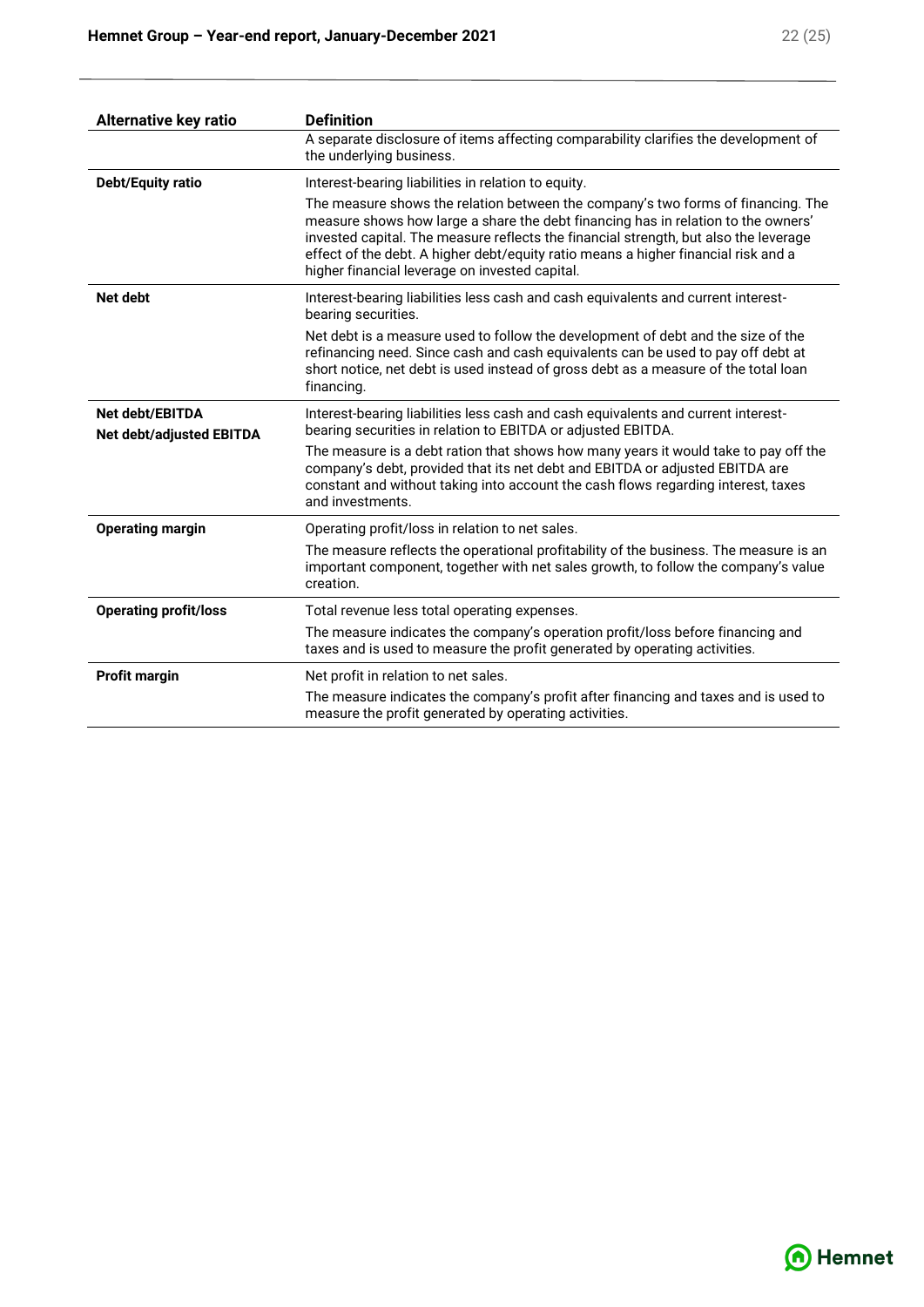# **Consolidated quarterly financial information**

The table below presents the Group's condensed financial performance for the last nine quarters.

|                                           | 2019    |         | 2020           |                |         |         | 2021           |         |         |
|-------------------------------------------|---------|---------|----------------|----------------|---------|---------|----------------|---------|---------|
| (SEK million)                             | Q4      | Q1      | Q <sub>2</sub> | Q <sub>3</sub> | Q4      | Q1      | Q <sub>2</sub> | Q3      | Q4      |
| Net sales                                 | 116.3   | 115.3   | 144.2          | 141.9          | 142.7   | 142.5   | 212.5          | 195.8   | 177.3   |
| Other operating income                    | 0.9     | 0.5     | 0.3            | 0.2            | 0.7     | 0.3     | 0.3            | 0.7     | 0.5     |
| <b>Total revenue</b>                      | 117.2   | 115.8   | 144.5          | 142.1          | 143.4   | 142.8   | 212.8          | 196.5   | 177.8   |
| Capitalised development                   | 2.9     | 1.1     | 0.5            | 0.9            | 1.4     | 2.6     | 1.2            | 0.3     | 0.5     |
| Other external costs                      | $-53.0$ | $-56.1$ | $-67.9$        | $-57.2$        | $-64.1$ | $-80.3$ | $-96.9$        | $-62.0$ | $-60.7$ |
| Personnel costs                           | $-25.6$ | $-27.4$ | $-27.1$        | $-23.4$        | $-36.9$ | $-31.3$ | $-33.6$        | $-32.2$ | $-32.9$ |
| Other operating expenses                  | $-0.3$  | $-0.4$  | $-0.3$         | $-0.3$         | $-0.7$  | $-0.6$  | $-0.3$         | $-0.5$  | $-0.3$  |
| <b>EBITDA</b>                             | 41.2    | 33.0    | 49.7           | 62.1           | 43.1    | 33.2    | 83.2           | 102.1   | 84.4    |
| Depreciation and amortisation             | $-18.7$ | $-18.9$ | $-19.5$        | $-19.4$        | $-19.6$ | $-19.6$ | $-20.3$        | $-19.4$ | $-19.7$ |
| <b>Operating profit</b>                   | 22.5    | 14.1    | 30.2           | 42.7           | 23.5    | 13.6    | 62.9           | 82.7    | 64.7    |
| Financial items, net                      | $-1.0$  | $-6.1$  | $-6.0$         | $-6.1$         | $-5.5$  | $-5.2$  | $-16.8$        | $-2.2$  | $-1.6$  |
| <b>Profit before taxes</b>                | 21.5    | 8.0     | 24.2           | 36.6           | 18.0    | 8.4     | 46.1           | 80.5    | 63.1    |
| Taxes                                     | $-4.7$  | $-1.7$  | $-5.2$         | $-8.1$         | $-4.1$  | $-1.7$  | $-10.0$        | $-16.8$ | $-13.1$ |
| Net profit for the period                 | 16.8    | 6.3     | 19.0           | 28.5           | 13.9    | 6.7     | 36.1           | 63.7    | 50.0    |
| Other comprehensive income                |         |         |                |                |         |         |                |         |         |
| Total comprehensive income for the period | 16.8    | 6.3     | 19.0           | 28.5           | 13.9    | 6.7     | 36.1           | 63.7    | 50.0    |

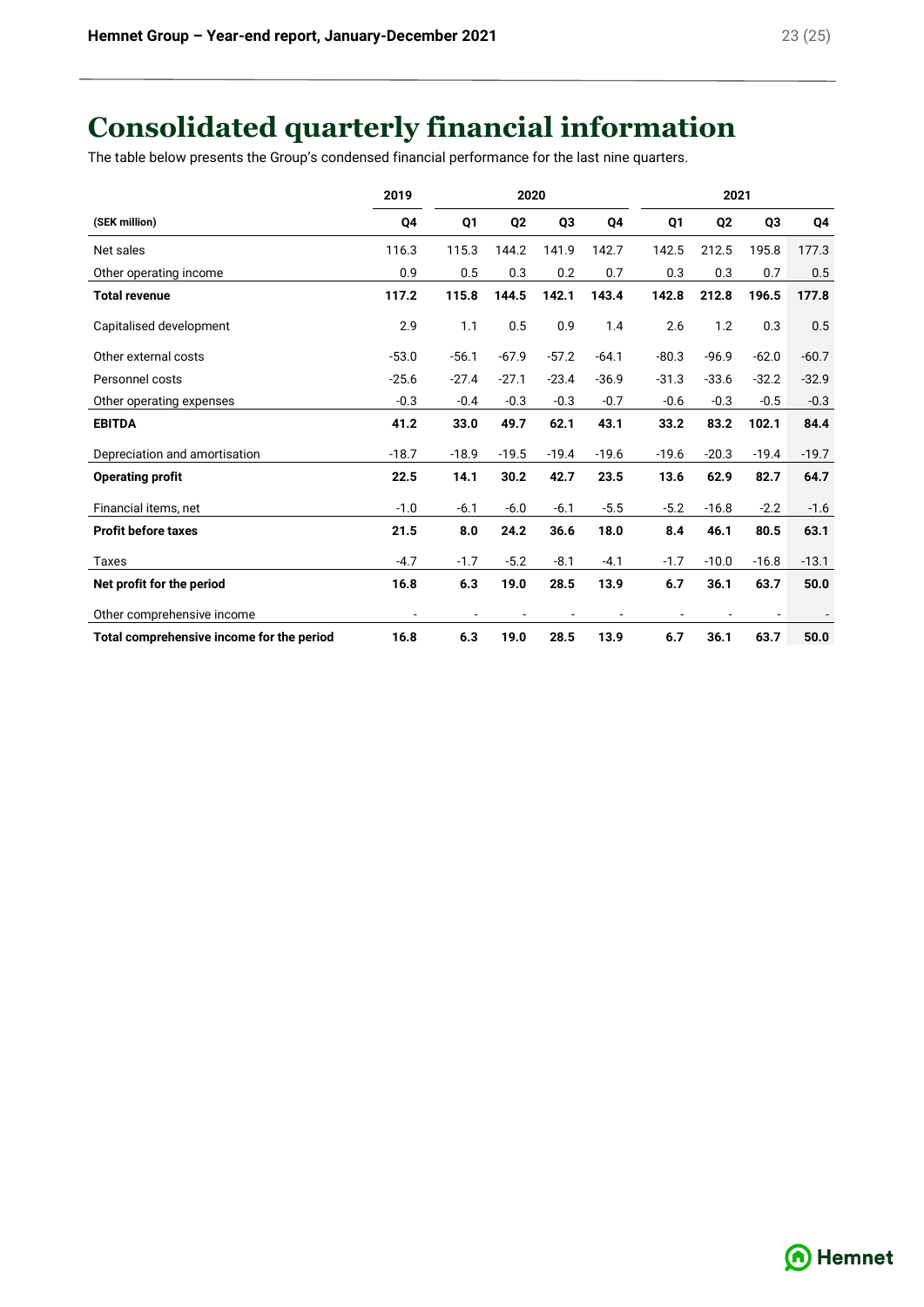# **Group key ratios by quarter**

|                                                             | 2019<br>2020 |       |                |                |       |       |                | 2021           |       |  |
|-------------------------------------------------------------|--------------|-------|----------------|----------------|-------|-------|----------------|----------------|-------|--|
| (SEK million, unless stated otherwise)                      | Q4           | Q1    | Q <sub>2</sub> | Q <sub>3</sub> | Q4    | Q1    | Q <sub>2</sub> | Q <sub>3</sub> | Q4    |  |
| <b>EBITDA</b>                                               | 41.2         | 33.0  | 49.7           | 62.1           | 43.1  | 33.2  | 83.2           | 102.1          | 84.4  |  |
| EBITDA margin, %                                            | 35.4%        | 28.6% | 34.5%          | 43.8%          | 30.2% | 23.3% | 39.2%          | 52.1%          | 47.6% |  |
| <b>Adjusted EBITDA</b>                                      | 41.2         | 36.4  | 54.4           | 63.3           | 48.0  | 57.2  | 110.9          | 102.3          | 84.6  |  |
| Adjusted EBITDA margin, %                                   | 35.4%        | 31.6% | 37.7%          | 44.6%          | 33.6% | 40.1% | 52.2%          | 52.2%          | 47.7% |  |
| Operating profit                                            | 22.5         | 14.1  | 30.2           | 42.7           | 23.5  | 13.6  | 62.9           | 82.7           | 64.7  |  |
| Operating margin, %                                         | 19.3%        | 12.2% | 20.9%          | 30.1%          | 16.5% | 9.5%  | 29.6%          | 42.2%          | 36.5% |  |
| Net profit for the period                                   | 16.8         | 6.3   | 19.0           | 28.5           | 13.9  | 6.7   | 36.1           | 63.7           | 50.0  |  |
| Profit margin, %                                            | 14.4%        | 5.5%  | 13.2%          | 20.1%          | 9.7%  | 4.7%  | 17.0%          | 32.5%          | 28.2% |  |
| Average revenue per listing (ARPL), SEK                     | 1,875        | 1,501 | 1,775          | 1,719          | 2,089 | 1,898 | 2,363          | 2,642          | 3,029 |  |
| Net debt                                                    | 521.4        | 558.2 | 496.7          | 465.4          | 415.1 | 407.5 | 332.1          | 255.7          | 188.6 |  |
| Net debt/EBITDA LTM, times                                  | 3.0          | 3.3   | 2.9            | 2.5            | 2.2   | 2.2   | 1.5            | 1.0            | 0.6   |  |
| Net debt/ adjusted EBITDA (LTM), times                      | 3.0          | 3.2   | 2.8            | 2.4            | 2.1   | 1.8   | 1.2            | 0.8            | 0.5   |  |
| Debt/Equity ratio, times                                    | 0.6          | 0.5   | 0.5            | 0.5            | 0.5   | 0.5   | 0.3            | 0.3            | 0.2   |  |
| Equity/Assets ratio, %                                      | 53.4%        | 55.1% | 55.4%          | 56.4%          | 56.9% | 56.7% | 62.8%          | 66.4%          | 71.1% |  |
| Number of published listings during the period.<br>thousand | 37.1         | 46.8  | 52.6           | 49.5           | 40.4  | 44.0  | 62.5           | 52.1           | 39.8  |  |
| Number of employees at period end                           | 92           | 100   | 102            | 104            | 108   | 111   | 115            | 113            | 112   |  |